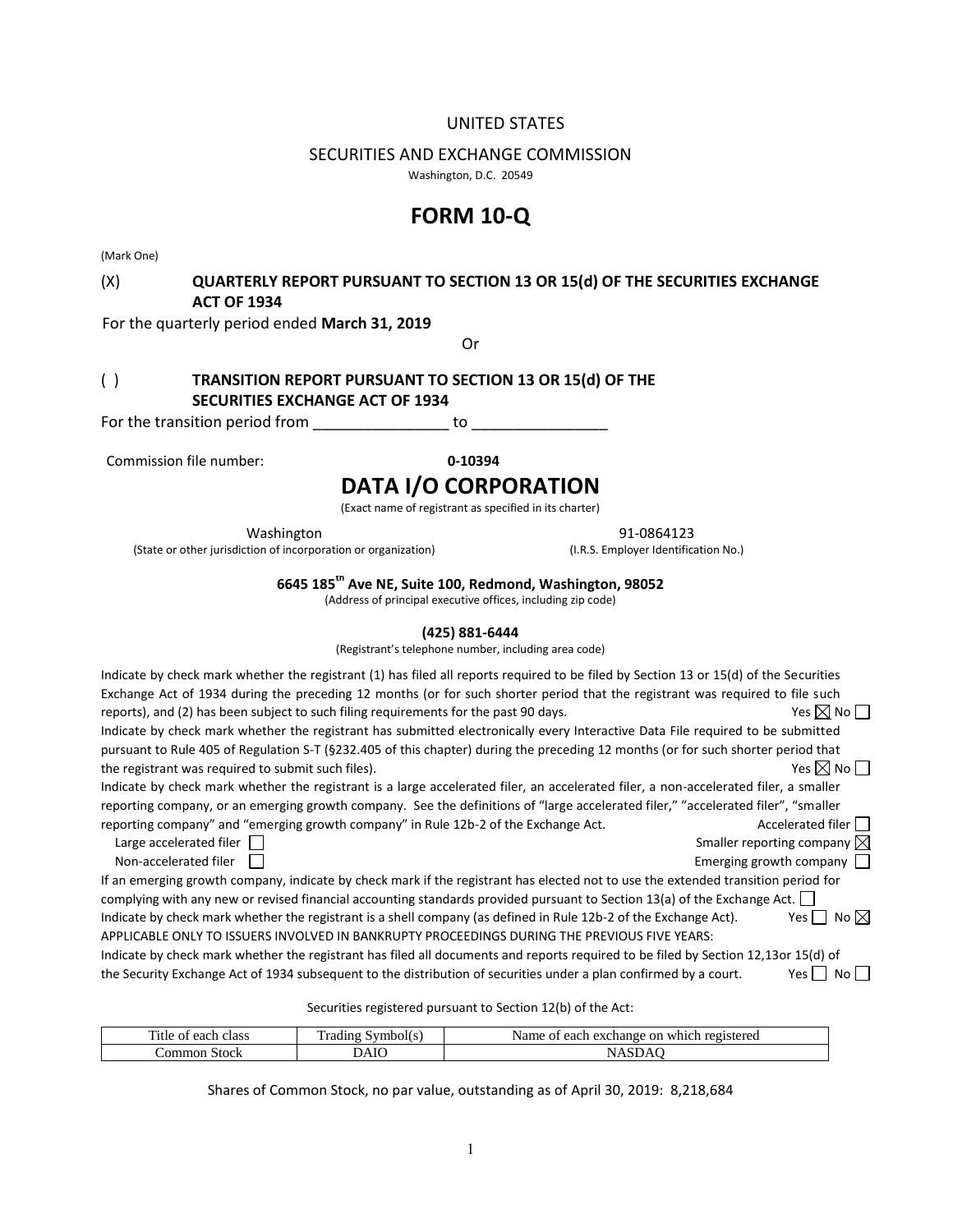# **DATA I/O CORPORATION**

# **FORM 10-Q For the Quarter Ended March 31, 2019**

# **INDEX**

| Part I.           |          | <b>Financial Information</b>                                                             | Page |
|-------------------|----------|------------------------------------------------------------------------------------------|------|
|                   | Item 1.  | <b>Financial Statements</b>                                                              | 3    |
|                   | Item 2.  | Management's Discussion and Analysis of Financial Condition and Results of<br>Operations | 17   |
|                   | Item 3.  | <b>Quantitative and Qualitative Disclosures About Market Risk</b>                        | 26   |
|                   | Item 4.  | <b>Controls and Procedures</b>                                                           | 26   |
| Part II           |          | <b>Other Information</b>                                                                 |      |
|                   | Item 1.  | <b>Legal Proceedings</b>                                                                 | 26   |
|                   | Item 1A. | <b>Risk Factors</b>                                                                      | 26   |
|                   | Item 2.  | Unregistered Sales of Equity Securities and Use of Proceeds                              | 27   |
|                   | Item 3.  | Defaults Upon Senior Securities                                                          | 27   |
|                   | Item 4.  | Mine Safety Disclosures                                                                  | 27   |
|                   | Item 5.  | Other Information                                                                        | 27   |
|                   | Item 6.  | Exhibits                                                                                 | 27   |
| <b>Signatures</b> |          |                                                                                          | 28   |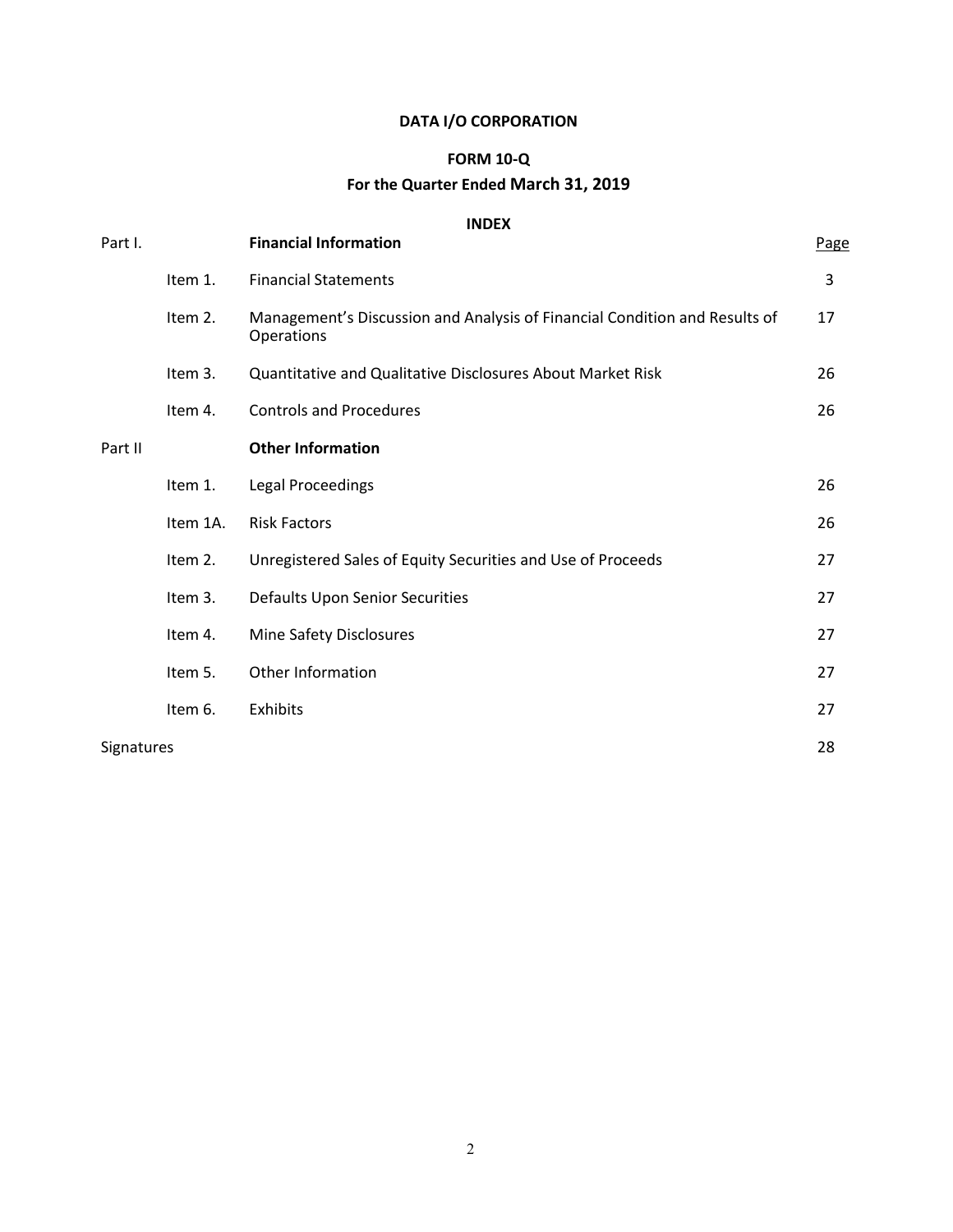# **DATA I/O CORPORATION CONSOLIDATED BALANCE SHEETS (in thousands, except share data) (UNAUDITED)**

|                                                          | March 31,<br>2019 | December 31,<br>2018 |
|----------------------------------------------------------|-------------------|----------------------|
| <b>ASSETS</b>                                            |                   |                      |
| <b>CURRENT ASSETS:</b>                                   |                   |                      |
| Cash and cash equivalents                                | \$14,782          | \$18,343             |
| Trade accounts receivable, net of allowance for          |                   |                      |
| doubtful accounts of \$87 and \$75, respectively         | 4,663             | 3,771                |
| Inventories                                              | 5,744             | 5,185                |
| Other current assets                                     | 854               | 621                  |
| <b>TOTAL CURRENT ASSETS</b>                              | 26,043            | 27,920               |
| Property, plant and equipment – net                      | 1,969             | 1,985                |
| Income tax receivable                                    | 640               | 598                  |
| Other assets                                             | 2,258             | 220                  |
| <b>TOTAL ASSETS</b>                                      | \$30,910          | \$30,723             |
| LIABILITIES AND STOCKHOLDERS' EQUITY                     |                   |                      |
| <b>CURRENT LIABILITIES:</b>                              |                   |                      |
| Accounts payable                                         | \$1,236           | \$1,755              |
| Accrued compensation                                     | 1,401             | 2,872                |
| Deferred revenue                                         | 1,436             | 1,392                |
| Other accrued liabilities                                | 1,405             | 789                  |
| Income taxes payable                                     | 44                | 47                   |
| <b>TOTAL CURRENT LIABILITIES</b>                         | 5,522             | 6,855                |
| Operating lease liabilities                              | 1,737             |                      |
| Long-term other payables                                 | 159               | 511                  |
| <b>COMMITMENTS</b>                                       |                   |                      |
| STOCKHOLDERS' EQUITY                                     |                   |                      |
| Preferred stock -                                        |                   |                      |
| Authorized, 5,000,000 shares, including                  |                   |                      |
| 200,000 shares of Series A Junior Participating          |                   |                      |
| Issued and outstanding, none                             |                   |                      |
| Common stock, at stated value -                          |                   |                      |
| Authorized, 30,000,000 shares                            |                   |                      |
| Issued and outstanding, 8,287,825 shares as of March 31, |                   |                      |
| 2019 and 8,338,628 shares as of December 31, 2018        | 19,235            | 19,254               |
| Accumulated earnings                                     | 3,721             | 3,695                |
| Accumulated other comprehensive income                   | 536               | 408                  |
| TOTAL STOCKHOLDERS' EQUITY                               | 23,492            | 23,357               |
| TOTAL LIABILITIES AND STOCKHOLDERS' EQUITY               | \$30,910          | \$30,723             |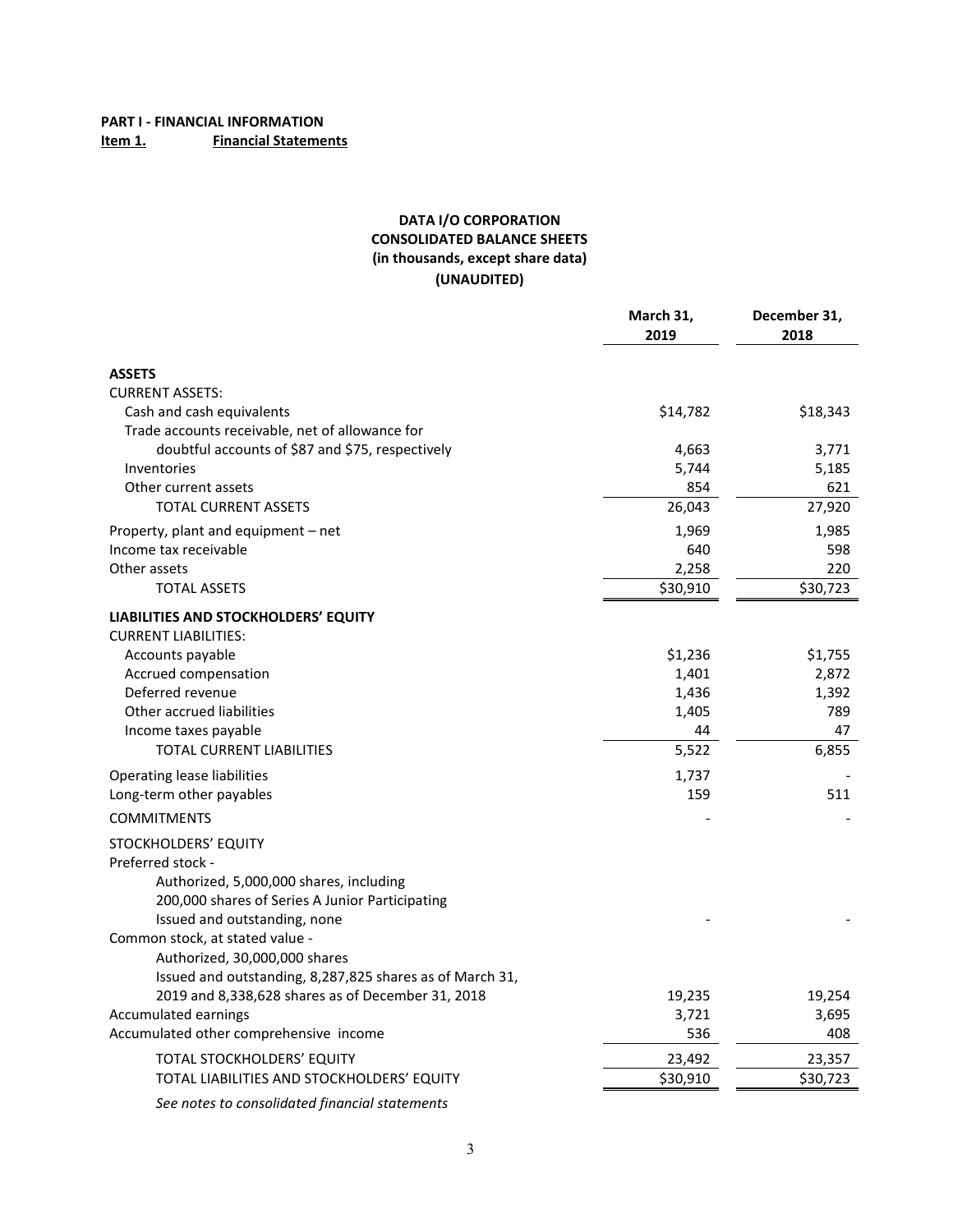# **DATA I/O CORPORATION CONSOLIDATED STATEMENTS OF OPERATIONS (in thousands, except per share amounts) (UNAUDITED)**

|                                          | <b>Three Months Ended</b><br>March 31, |         |
|------------------------------------------|----------------------------------------|---------|
|                                          | 2019                                   | 2018    |
|                                          |                                        |         |
| Net sales                                | \$6,058                                | \$7,629 |
| Cost of goods sold                       | 2,373                                  | 3,213   |
| Gross margin                             | 3,685                                  | 4,416   |
| Operating expenses:                      |                                        |         |
| Research and development                 | 1,681                                  | 1,879   |
| Selling, general and administrative      | 1,975                                  | 2,193   |
| <b>Total operating expenses</b>          | 3,656                                  | 4,072   |
| Operating income                         | 29                                     | 344     |
| Non-operating income (expense):          |                                        |         |
| Interest income                          | 12                                     | 7       |
| Gain on sale of assets                   | 60                                     |         |
| Foreign currency transaction gain (loss) | (104)                                  | (176)   |
| Total non-operating income (expense)     | (32)                                   | (169)   |
| Income (loss) before income taxes        | (3)                                    | 175     |
| Income tax (expense) benefit             | 29                                     | (45)    |
| Net income                               | \$26                                   | \$130   |
|                                          |                                        |         |
| Basic earnings per share                 | \$0.00                                 | \$0.02  |
| Diluted earnings per share               | \$0.00                                 | \$0.02  |
| Weighted-average basic shares            | 8,303                                  | 8,287   |
| Weighted-average diluted shares          | 8,417                                  | 8,542   |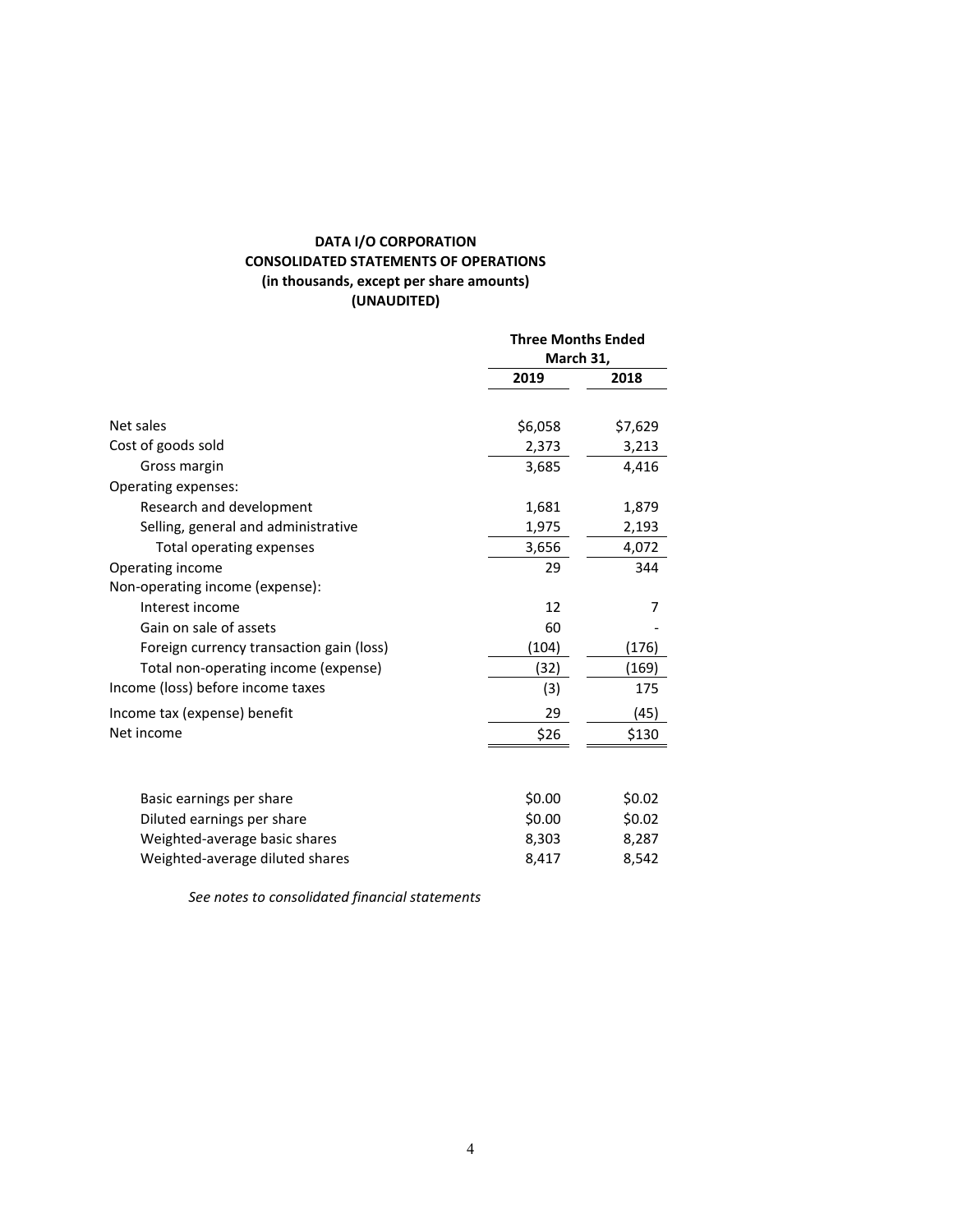# **DATA I/O CORPORATION CONSOLIDATED STATEMENTS OF COMPREHENSIVE INCOME (LOSS) (in thousands) (UNAUDITED)**

|                                           |       | <b>Three Months Ended</b><br>March 31, |  |
|-------------------------------------------|-------|----------------------------------------|--|
|                                           | 2019  | 2018                                   |  |
| Net income<br>Other comprehensive income: | \$26  | \$130                                  |  |
| Foreign currency translation gain (loss)  | 128   | 301                                    |  |
| Comprehensive income (loss)               | \$154 | \$431                                  |  |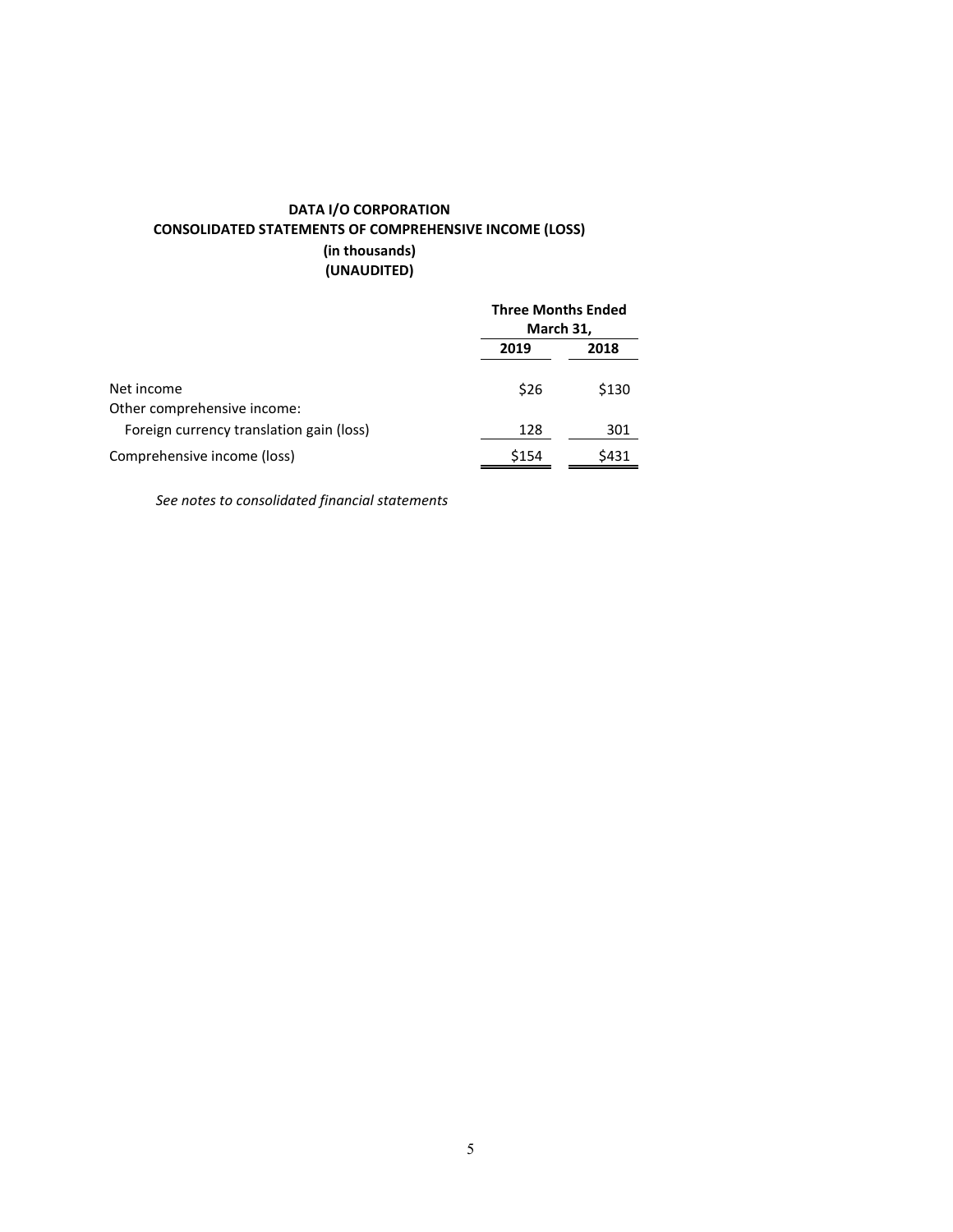| <b>DATA I/O CORPORATION</b>                           |
|-------------------------------------------------------|
| <b>CONSOLIDATED STATEMENT OF STOCKHOLDERS' EQUITY</b> |
| (in thousands, except share amounts)                  |

|                                        |                     |          |           | Accumulated   |               |
|----------------------------------------|---------------------|----------|-----------|---------------|---------------|
|                                        | <b>Common Stock</b> |          | Retained  | and Other     | Total         |
|                                        |                     |          | Earnings  | Comprehensive | Stockholders' |
|                                        | Shares              | Amount   | (Deficit) | Income (Loss) | Equity        |
| <b>Balance at December 31, 2018</b>    | 8,338,628           | \$19,254 | \$3,695   | \$408         | \$23,357      |
| Stock options exercised                |                     |          |           |               |               |
| Repurchased shares                     | (57, 612)           | (312)    |           |               | (312)         |
| Stock awards issued, net of tax        |                     |          |           |               |               |
| withholding                            | 4,046               | (9)      |           |               | (9)           |
| Issuance of stock through:             |                     |          |           |               |               |
| Employee Stock Purchase Plan           | 2,763               | 15       |           |               | 15            |
| Share-based compensation               |                     | 287      |           |               | 287           |
| Net income                             |                     |          | 26        |               | 26            |
| Other comprehensive income gain (loss) |                     |          |           | 128           | 128           |
| Balance at March 31, 2019              | 8,287,825           | \$19,235 | \$3,721   | \$536         | \$23,492      |
| <b>Balance at December 31, 2017</b>    | 8,276,813           | \$18,989 | \$2,089   | \$982         | 22,060        |
| Stock options exercised                | 15,000              |          |           |               |               |
| Repurchased shares                     | (4,948)             |          |           |               |               |
| Stock awards issued, net of tax        |                     |          |           |               |               |
| withholding                            | 7,531               | (12)     |           |               | (12)          |
| Issuance of stock through:             |                     |          |           |               |               |
| Employee Stock Purchase Plan           | 630                 | 7        |           |               | 7             |
| Share-based compensation               |                     | 177      |           |               | 177           |
| Net income                             |                     |          | 130       |               | 130           |
| Other comprehensive income gain (loss) |                     |          |           | 301           | 301           |
| Balance at March 31, 2018              | 8,295,026           | \$19,161 | \$2,219   | \$1,283       | \$22,663      |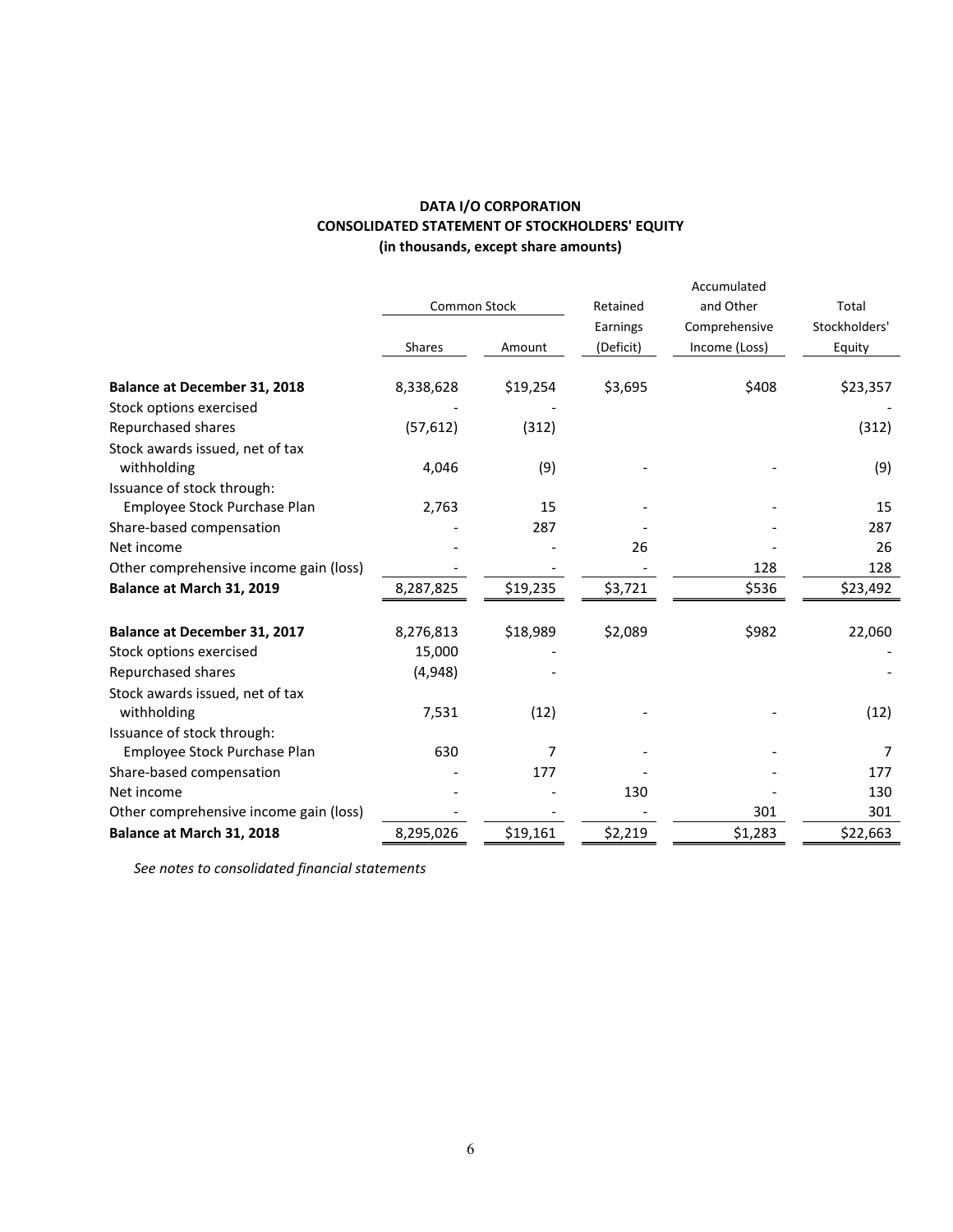# **DATA I/O CORPORATION CONSOLIDATED STATEMENTS OF CASH FLOWS (in thousands) (UNAUDITED)**

|                                                           | <b>For the Three Months</b><br><b>Ended</b><br>March 31, |          |
|-----------------------------------------------------------|----------------------------------------------------------|----------|
|                                                           | 2019                                                     | 2018     |
| <b>CASH FLOWS FROM OPERATING ACTIVITIES:</b>              |                                                          |          |
| Net income                                                | \$26                                                     | \$130    |
| Adjustments to reconcile net income                       |                                                          |          |
| to net cash provided by (used in) operating activities:   |                                                          |          |
| Depreciation and amortization                             | 204                                                      | 230      |
| Gain on sale of assets                                    | (60)                                                     |          |
| Equipment transferred to cost of goods sold               | (12)                                                     | 146      |
| Share-based compensation                                  | 287                                                      | 177      |
| Net change in:                                            |                                                          |          |
| Trade accounts receivable                                 | (931)                                                    | (620)    |
| Inventories                                               | (514)                                                    | 272      |
| Other current assets                                      | (234)                                                    | 110      |
| Accounts payable and accrued liabilities                  | (2,050)                                                  | (1, 925) |
| Deferred revenue                                          | 19                                                       | (139)    |
| Other long-term liabilities                               | (312)                                                    | (12)     |
| Deposits and other long-term assets                       | 313                                                      |          |
|                                                           |                                                          |          |
| Net cash provided by (used in) operating activities       | (3, 264)                                                 | (1,631)  |
| <b>CASH FLOWS FROM INVESTING ACTIVITIES:</b>              |                                                          |          |
| Purchases of property, plant and equipment                | (175)                                                    | (338)    |
| Net proceeds from sale of assets                          | 60                                                       |          |
| Cash provided by (used in) investing activities           | (115)                                                    | (338)    |
| <b>CASH FLOWS FROM FINANCING ACTIVITIES:</b>              |                                                          |          |
| Net proceeds from issuance of common stock, less payments |                                                          |          |
| for shares withheld to cover tax                          | 6                                                        | (5)      |
| Repurchase of common stock                                | (312)                                                    |          |
| Cash provided by (used in) financing activities           | (306)                                                    | (5)      |
| Increase (decrease) in cash and cash equivalents          | (3,685)                                                  | (1,974)  |
| Effects of exchange rate changes on cash                  | 124                                                      | 249      |
| Cash and cash equivalents at beginning of period          | 18,343                                                   | 18,541   |
| Cash and cash equivalents at end of period                | \$14,782                                                 | \$16,816 |
| Supplemental disclosure of cash flow information:         |                                                          |          |
| Cash paid during the period for:                          |                                                          |          |
| Income taxes                                              | \$66                                                     | \$90     |
| See notes to consolidated financial statements            |                                                          |          |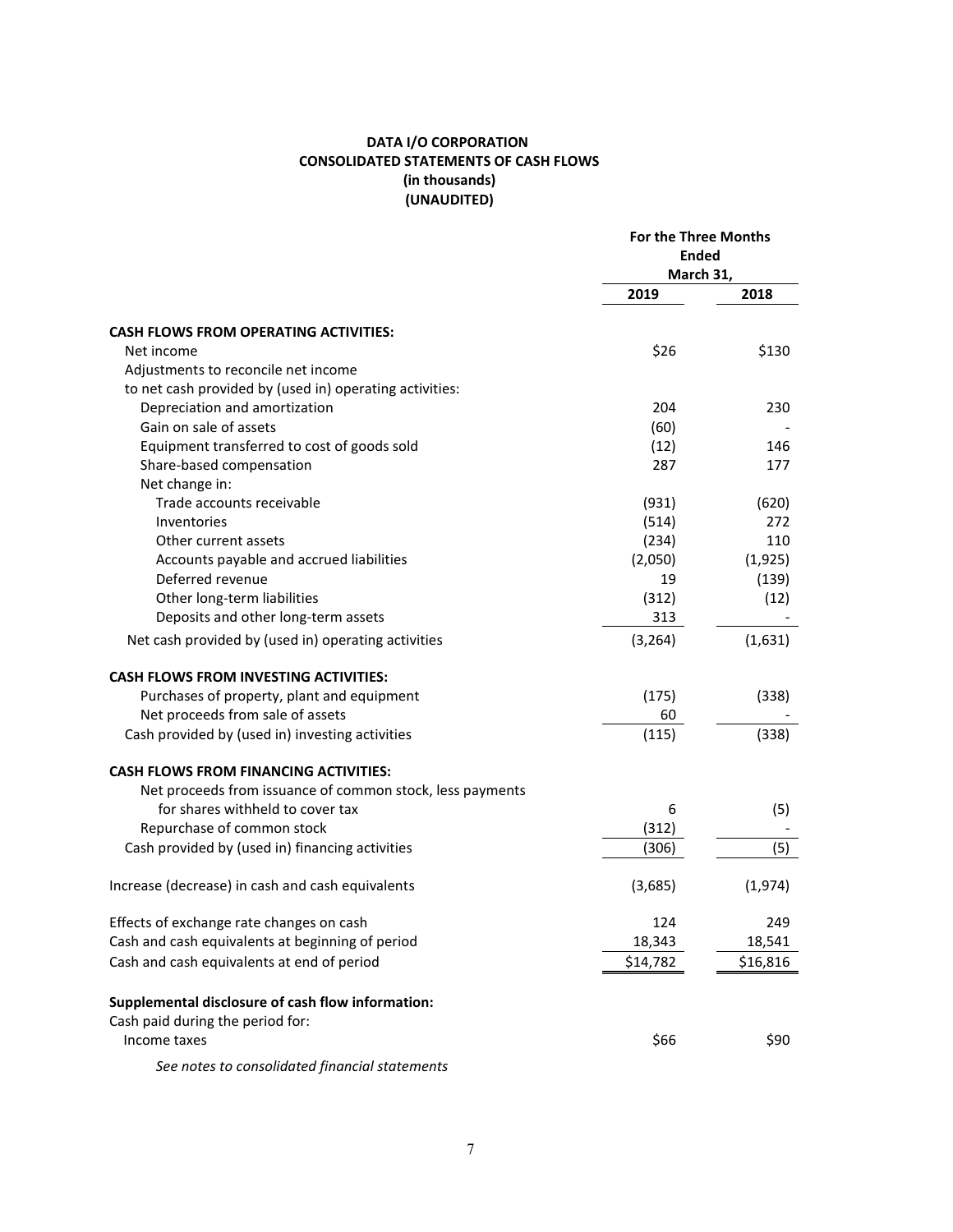# **DATA I/O CORPORATION NOTES TO CONSOLIDATED FINANCIAL STATEMENTS (UNAUDITED)**

#### **NOTE 1 - FINANCIAL STATEMENT PREPARATION**

Data I/O Corporation ("Data I/O", "We", "Our", "Us") prepared the financial statements as of March 31, 2019 and March 31, 2018 according to the rules and regulations of the Securities and Exchange Commission ("SEC"). These statements are unaudited but, in the opinion of management, include all adjustments (consisting of normal recurring adjustments and accruals) necessary to present fairly the results for the periods presented. The balance sheet at December 31, 2018 has been derived from the audited financial statements at that date. We have condensed or omitted certain information and footnote disclosures normally included in financial statements prepared in accordance with accounting principles generally accepted in the United States of America according to such SEC rules and regulations. Operating results for the three months ended March 31, 2019 are not necessarily indicative of the results that may be expected for the year ending December 31, 2019. These financial statements should be read in conjunction with the annual audited financial statements and the accompanying notes included in our Form 10-K for the year ended December 31, 2018.

#### Revenue Recognition

The adoption of Topic 606, "Revenue from contracts with customers", did not have a material impact on our 2018 financial statement line items, either individually or in the aggregate. We have elected the practical expedient to expense contract acquisition costs, primarily sales commissions, for contracts with terms of one year or less and will capitalize and amortize incremental costs with terms that exceed one year. During the three months ended March 31, 2019 and 2018, there were no contract acquisition costs capitalized. In 2018, we made a sales tax policy election to exclude sales, use, value added, some excise taxes and other similar taxes from the measurement of the transaction price.

We recognize revenue upon transfer of control of the promised products or services to customers in an amount that reflects the consideration we expect to receive in exchange for those products or services. We have determined that our programming equipment has reached a point of maturity and stability such that product acceptance can be assured by testing at the factory prior to shipment and that the installation meets the criteria to be a separate performance obligation. These systems are standard products with published product specifications and are configurable with standard options. The evidence that these systems could be deemed as accepted was based upon having standardized factory production of the units, results from batteries of tests of product performance to our published specifications, quality inspections and installation standardization, as well as past product operation validation with the customer and the history provided by our installed base of products upon which the current versions were based.

The revenue related to products requiring installation that is perfunctory is recognized upon transfer of control of the product to customers, which generally is at the time of shipment. Installation that is considered perfunctory includes any installation that is expected to be performed by other parties, such as distributors, other vendors, or the customers themselves. This takes into account the complexity, skill and training needed as well as customer expectations regarding installation.

We enter into arrangements with multiple performance obligations that arise during the sale of a system that includes an installation component, a service and support component and a software maintenance component. The transaction price is allocated to the separate performance obligations on relative standalone sales price. We allocate the transaction price of each element based on relative selling prices. Relative selling price is based on the selling price of the standalone system. For the installation and service and support performance obligations, we use the value of the discount given to distributors who perform these components. For software maintenance performance obligations, we use what we charge for annual software maintenance renewals after the initial year the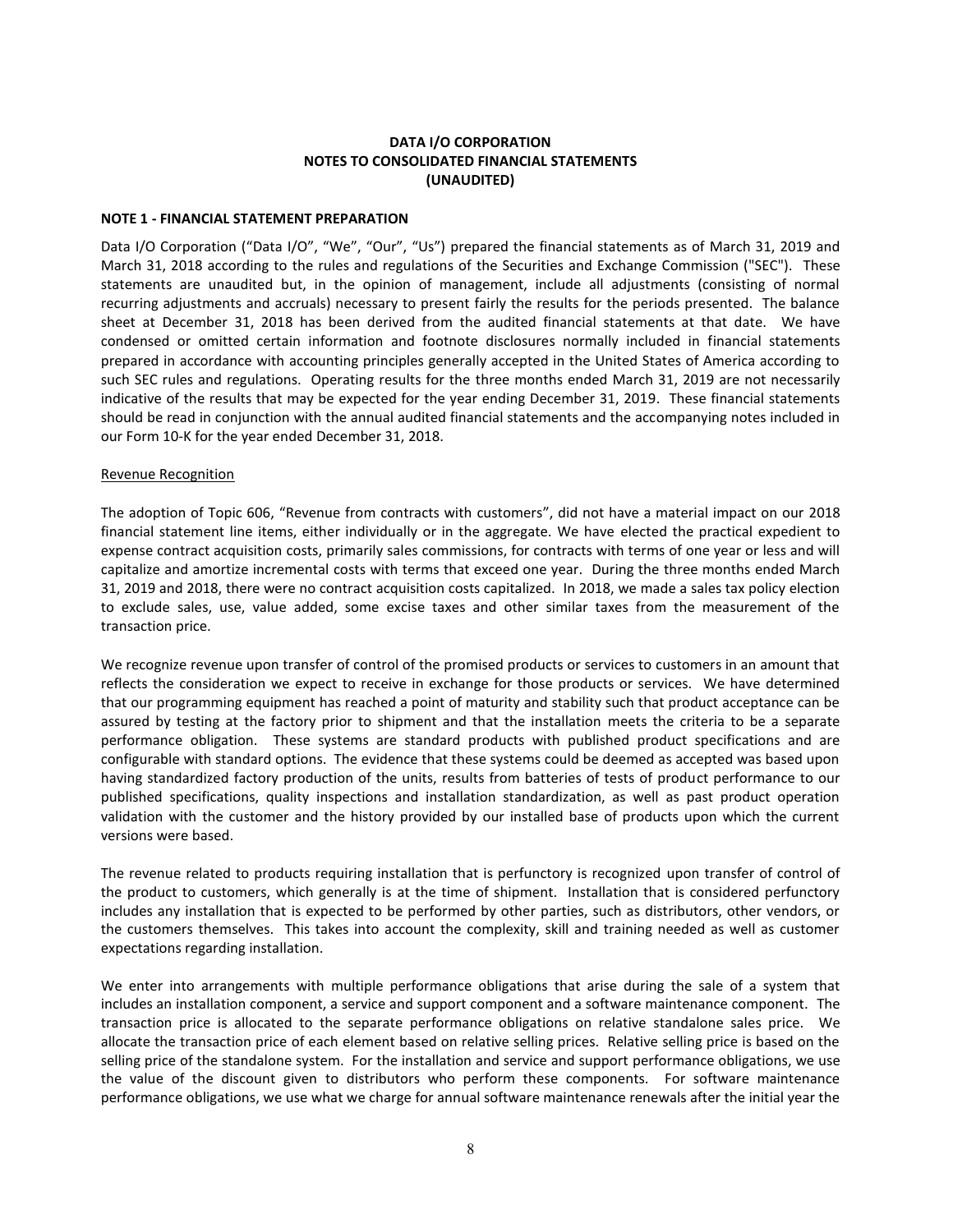system is sold. Revenue is recognized on the system sale based on shipping terms, installation revenue is recognized after the installation is performed, and hardware service and support and software maintenance revenue is recognized ratably over the term of the agreement, typically one year. Deferred revenue includes service, support and maintenance contracts and represents the undelivered performance obligation of agreements that are typically recognized ratably over one year.

When we sell software separately, we recognize revenue upon the transfer of control of the software, which is generally upon shipment, provided that only inconsequential performance obligations remain on our part and substantive acceptance conditions, if any, have been met.

We recognize revenue when there is an approved contract that both parties are committed to perform, both parties rights have been identified, the contract has substance, collection of substantially all the consideration is probable, the transaction price has been determined and allocated over the performance obligations, the performance obligations including substantive acceptance conditions, if any, in the contract have been met, the obligation is not contingent on resale of the product, the buyer's obligation would not be changed in the event of theft, physical destruction or damage to the product, the buyer acquiring the product for resale has economic substance apart from us and we do not have significant obligations for future performance to directly bring about the resale of the product by the buyer. We establish a reserve for sales returns based on historical trends in product returns and estimates for new items. Payment terms are generally 30 days from shipment.

We transfer certain products out of service from their internal use and make them available for sale. The products transferred are typically our standard products in one of the following areas: service loaners, rental or test units; engineering test units; or sales demonstration equipment. Once transferred, the equipment is sold by our regular sales channels as used equipment inventory. These product units often involve refurbishing and an equipment warranty, and are conducted as sales in our normal and ordinary course of business. The transfer amount is the product unit's net book value and the sale transaction is accounted for as revenue and cost of goods sold.

|                           | Three Months Ended |         |          |
|---------------------------|--------------------|---------|----------|
|                           | Mar. 31,           |         | Mar. 31, |
| Net sales by type         | 2019               | Change  | 2018     |
| (in thousands)            |                    |         |          |
| Equipment sales           | \$3,711            | (27.9%) | \$5,149  |
| Adapter sales             | \$1,461            | (13.6%) | \$1,690  |
| Software and maintenance  | 886                | 12.2%   | 790      |
| Total programming systems | \$6,058            | (20.6%) | \$7,629  |

The following table represents our revenues by major categories:

#### Leases - Accounting Standards Codification 842

Leases arise from contracts which convey the right to control the use of identified property or equipment for a period of time in exchange for consideration. Our leasing arrangements are primarily for office space we use to conduct our operations. In addition, there are automobiles and a small amount of office equipment leased. We determine whether contracts include a lease at the inception date, which is generally upon contract signing, considering factors such as whether the contract includes an asset which is physically distinct, which party obtains substantially all of the capacity and economic benefit of the asset, and which party directs how, and for what purpose, the asset is used during the contractual period of use. Our leases commence when the lessor makes the asset available for our use. At commencement we record a lease liability at the present value of future lease payments, net of any future lease incentives to be received. Some of our lease agreements include cancellable future periods subject to termination or extension options. We include cancellable lease periods in our future lease payments when we are reasonably certain to continue to utilize the asset for those periods. We calculate the present value of future lease payments at commencement using a discount rate which we estimate as the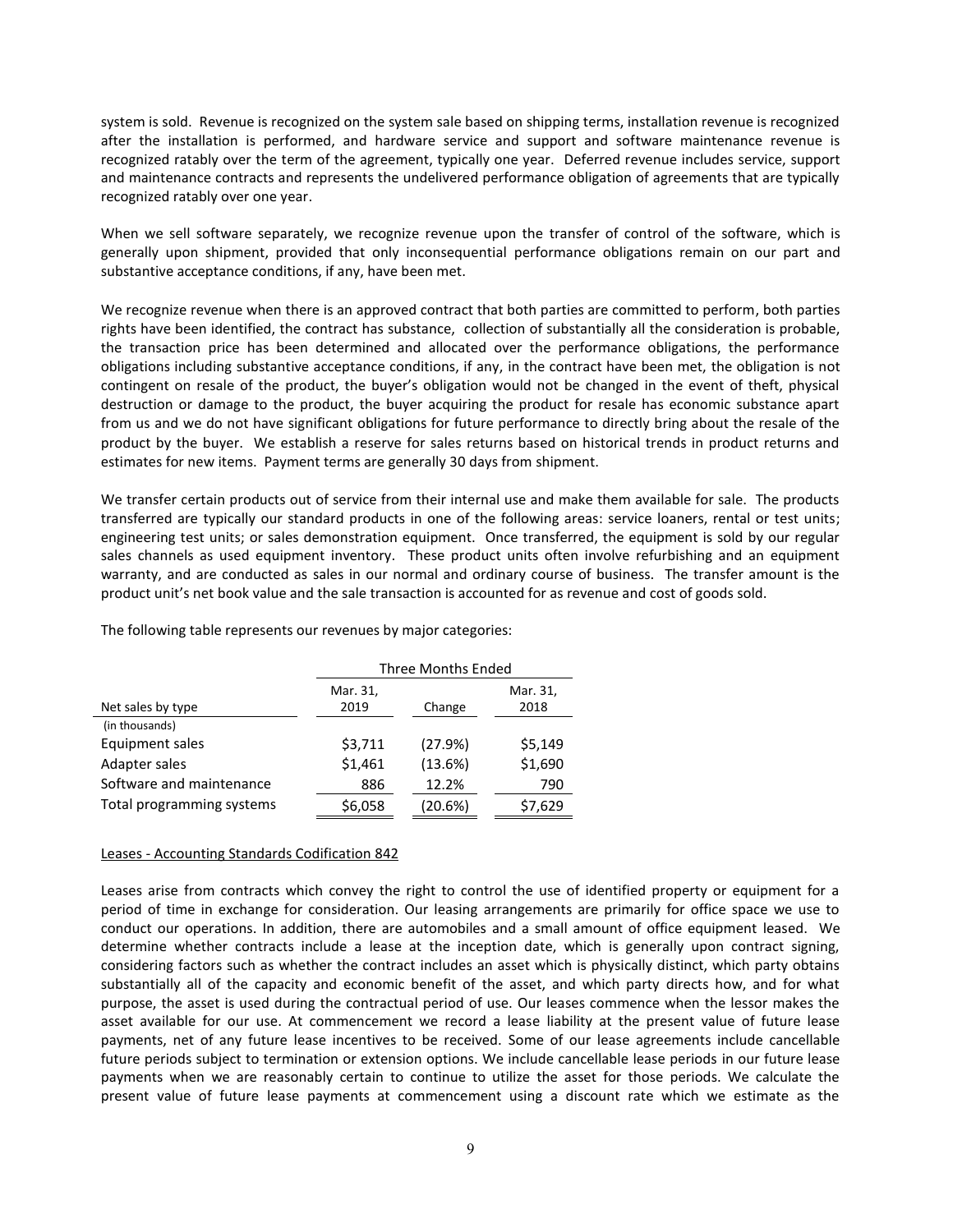collateralized borrowing rate we believe that would be incurred on our future lease payments over a similar term. At commencement we also record a corresponding right-of-use asset, which is calculated based on the amount of the lease liability, adjusted for any advance lease payments paid, initial direct costs incurred or lease incentives received prior to commencement. Right-of-use assets are subject to evaluation for impairment or disposal on a basis consistent with other long-lived assets.

Leases are classified at commencement as either operating or finance leases. As of March 31, 2019, all of our leases are classified as operating leases. Rent expense for operating leases is recognized on the straight-line method over the term of the agreement beginning on the lease commencement date.

In accounting for leases, we utilize certain practical expedients and policy elections available under the lease accounting standard. For example, we do not record right-of-use assets or lease liabilities for leases with terms of 12 months or less. For contracts containing real estate leases, we do not combine lease and non-lease components. The primary impact of this policy election is that we do not include in our calculation of lease liabilities any fixed and noncancelable future payments due under the contract for items such as common area maintenance, utilities and other costs. Lease-related costs which are variable rather than fixed are expensed in the period incurred.

Assumptions, judgments and estimates impacting the carrying value of our right-of-use assets and liabilities include evaluating whether an arrangement contains a lease, determining whether the lease term should include any cancellable future periods, estimating the discount rate used to calculate our lease liabilities, estimating the fair value and useful life of the leased asset for the purpose of classifying the lease as an operating or finance lease, evaluating whether a lease contract amendment represents a new lease agreement or a modification to the existing lease and evaluating our right-of-use assets for impairment.

#### Share-Based Compensation

All stock-based compensation awards are measured based on estimated fair values on the date of grant and recognized as compensation expense on the straight-line single-option method. Our share-based compensation is reduced for estimated forfeitures at the time of grant and revised as necessary in subsequent periods if actual forfeitures differ from those estimates.

# Income Tax

Income taxes are computed at current enacted tax rates, less tax credits using the asset and liability method. Deferred taxes are adjusted both for items that do not have tax consequences and for the cumulative effect of any changes in tax rates from those previously used to determine deferred tax assets or liabilities. Tax provisions include amounts that are currently payable, changes in deferred tax assets and liabilities that arise because of temporary differences between the timing of when items of income and expense are recognized for financial reporting and income tax purposes, and any changes in the valuation allowance caused by a change in judgment about the realization of the related deferred tax assets. A valuation allowance is established when necessary to reduce deferred tax assets to amounts expected to be realized. Tax reform changes effective January 1, 2018, including Global Intangible Low Tax Income (GILTI), have been included in our 2018 and 2019 financial statements.

#### Recently Adopted Accounting Pronouncements

We adopted the new lease accounting standard, ASC 842, on January 1, 2019 using the modified retrospective transition method, and recorded a balance sheet adjustment on the date of adoption. In 2018, we accounted for leases under ASC 840. The new lease standard requires lessees to recognize right-of-use assets and lease liabilities on the balance sheet for operating leases, and also requires additional quantitative and qualitative disclosures to enable users of the financial statements to assess the amount, timing and uncertainty of cash flows arising from leases. In adopting ASC 842, we utilized certain practical expedients available under the standard. These practical expedients include waiving reassessment of conclusions reached under the previous lease standard as to whether contracts contain leases, not recording right-of-use assets or lease liabilities for leases with terms of 12 months or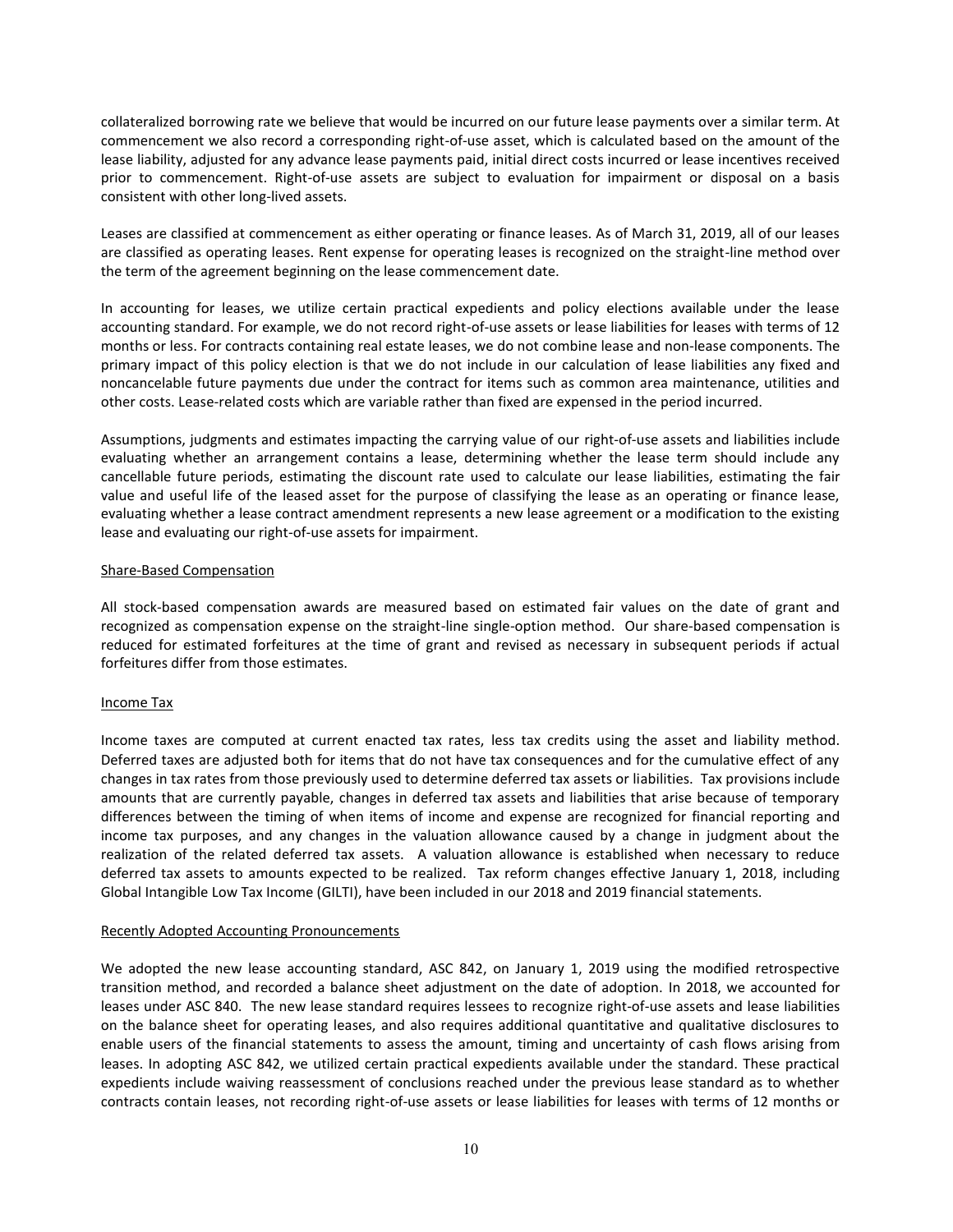less, how to classify leases identified and how to account for initial direct costs incurred. We also utilized the practical expedient to use hindsight as of the date of adoption to determine the terms of our leases and to evaluate our right-of-use assets for impairment.

We recorded the following adjustments to our consolidated balance sheet on the date of adoption: See Note 5 of the accompanying notes to the condensed consolidated financial statements for additional information regarding our operating leases.

|                                                        |              | Adjustment |
|--------------------------------------------------------|--------------|------------|
|                                                        | As Reported  | Recorded   |
|                                                        | December 31, | January 1, |
|                                                        | 2018         | 2019       |
| (in thousands)                                         |              |            |
| Right-of-use assets (Long-term other assets)           | \$0          | \$2.176    |
| Lease liability-short term (Other accrued liabilities) | -            | (654)      |
| Lease liability-long term (Long-term other payables)   | -            | (1,904)    |

### **NOTE 2 – INVENTORIES**

Inventories consisted of the following components:

|                 | March 31,<br>2019 | December 31,<br>2018 |
|-----------------|-------------------|----------------------|
| (in thousands)  |                   |                      |
| Raw material    | \$2,994           | \$2,925              |
| Work-in-process | 2,105             | 1,584                |
| Finished goods  | 645               | 676                  |
| Inventories     | \$5,744           | \$5,185              |

## **NOTE 3 – PROPERTY, PLANT AND EQUIPMENT, NET**

Property and equipment consisted of the following components:

|                               | March 31, | December 31, |
|-------------------------------|-----------|--------------|
|                               | 2019      | 2018         |
| (in thousands)                |           |              |
| Leasehold improvements        | \$407     | \$399        |
| Equipment                     | 5,443     | 5,378        |
| Sales demonstration equipment | 994       | 942          |
|                               | 6,844     | 6,719        |
| Less accumulated depreciation | 4,875     | 4,734        |
| Property and equipment, net   | \$1,969   | \$1,985      |
|                               |           |              |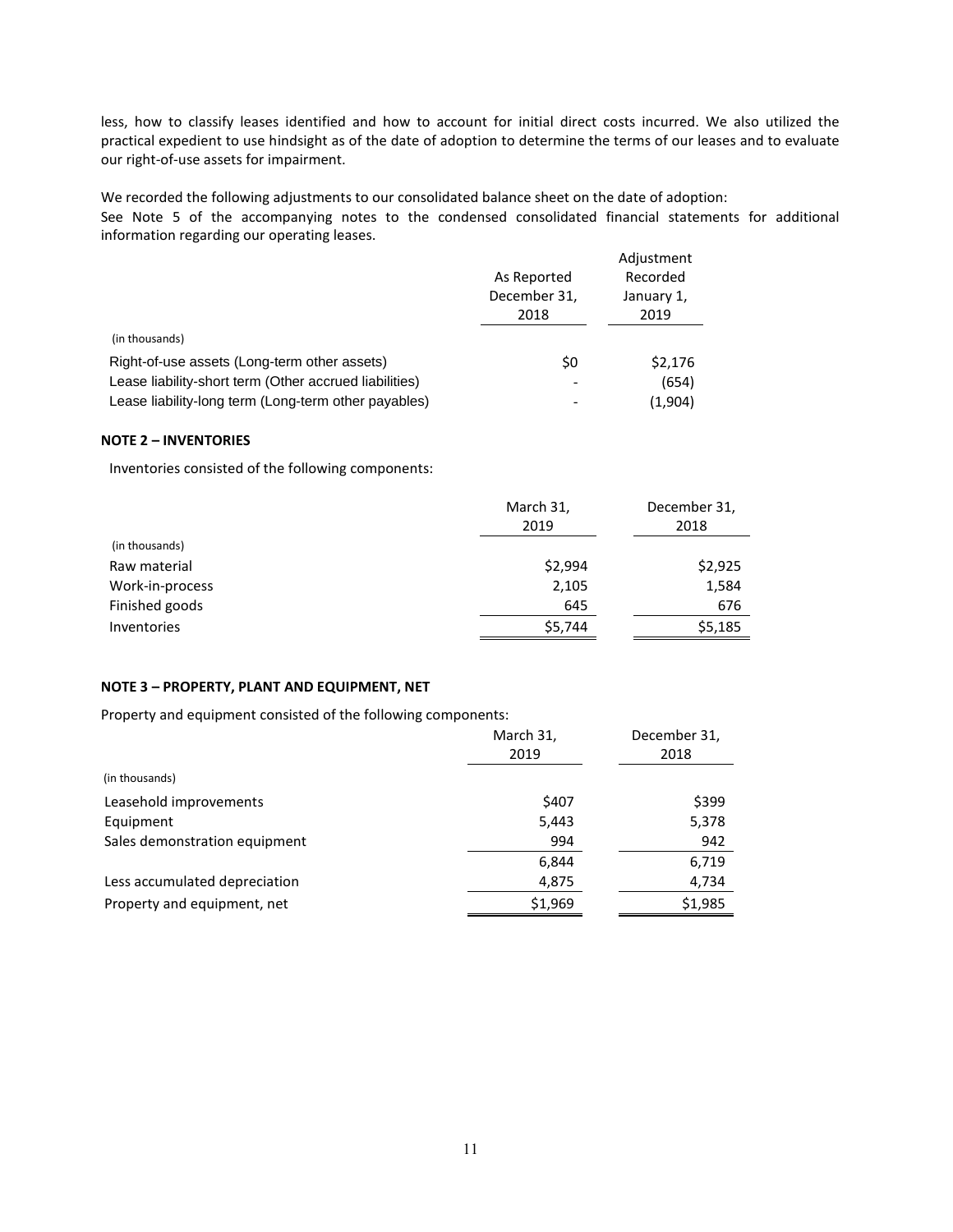# **NOTE 4 – OTHER ACCRUED LIABILITIES**

Other accrued liabilities consisted of the following components:

|                              | March 31,<br>2019 | December 31,<br>2018 |
|------------------------------|-------------------|----------------------|
| (in thousands)               |                   |                      |
| Lease liability - short term | \$662             | \$0                  |
| Product warranty             | 442               | 471                  |
| Sales return reserve         | 87                | 87                   |
| Other taxes                  | 99                | 102                  |
| Other                        | 115               | 129                  |
| Other accrued liabilities    | \$1,405           | \$789                |

The changes in our product warranty liability for the three months ending March 31, 2019 are as follows:

|                              | March 31, |
|------------------------------|-----------|
| (in thousands)               | 2019      |
| Liability, beginning balance | \$471     |
| Net expenses                 | 222       |
| Warranty claims              | (222)     |
| <b>Accrual revisions</b>     | (29)      |
| Liability, ending balance    | \$442     |

# **NOTE 5 – LEASES**

Our leasing arrangements are primarily for facility leases we use to conduct our operations. The following table presents our future lease payments for long-term operating leases as of March 31, 2019:

For the years ending December 31:

|                                   | Operating   |
|-----------------------------------|-------------|
|                                   | Lease       |
|                                   | Commitments |
| (in thousands)                    |             |
| 2019 (remaining)                  | \$576       |
| 2020                              | 766         |
| 2021                              | 689         |
| 2022                              | 308         |
| 2023                              | 88          |
| Thereafter                        | 223         |
| Total                             | \$2,650     |
| Less Imputed interest             | (251)       |
| Total operating lease liabilities | \$2,399     |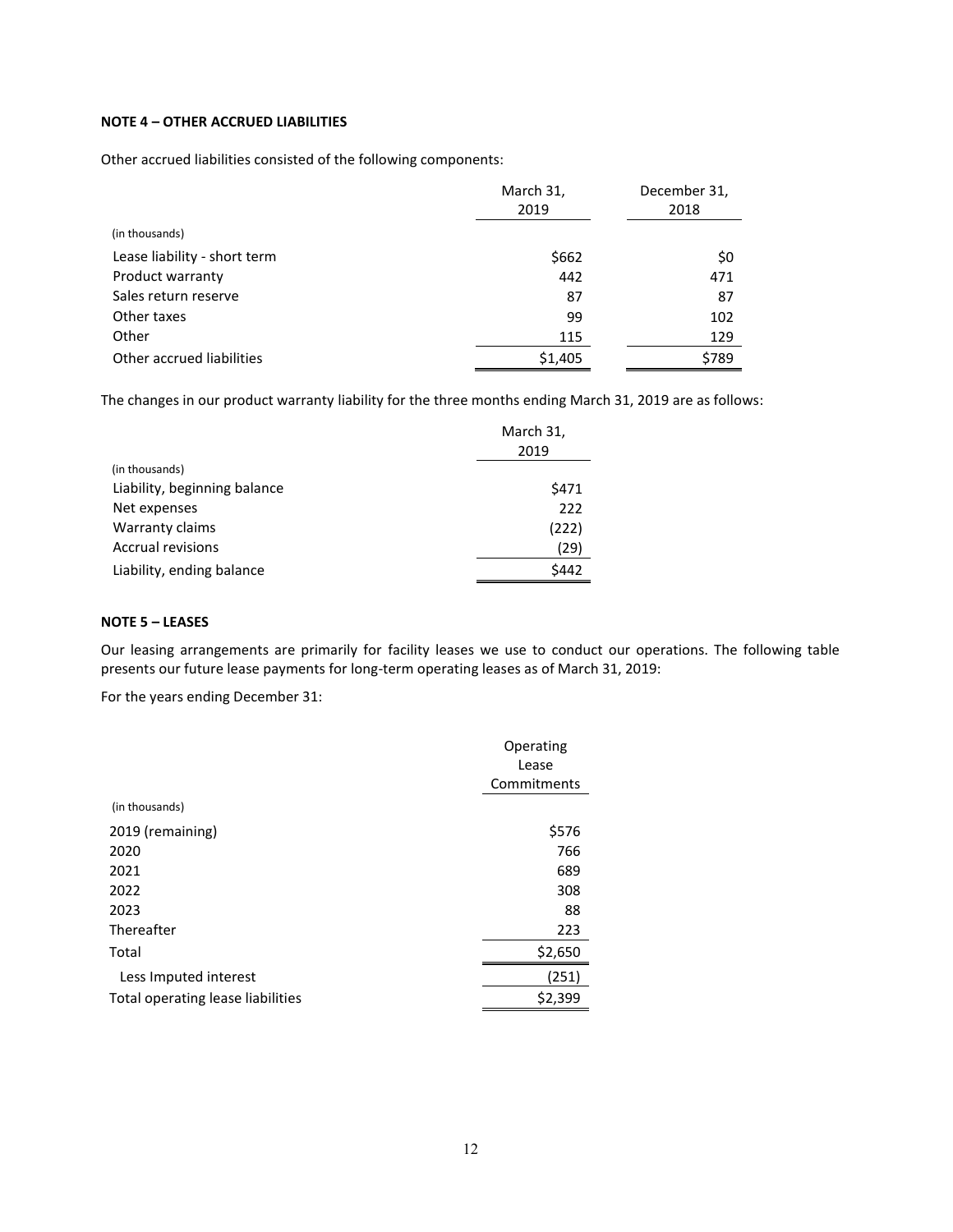Cash paid for operating lease liabilities for the three months ended March 31, 2019 was \$196,000. There were no new or modified leases during the three months ended March 31, 2019.

The following table presents supplemental balance sheet information related to leases as of March 31, 2019:

|                                                        | Balance at |
|--------------------------------------------------------|------------|
|                                                        | March 31,  |
|                                                        | 2019       |
| (in thousands)                                         |            |
| Right-of-use assets (Long-term other assets)           | \$2,039    |
| Lease liability-short term (Other accrued liabilities) | (662)      |
| Lease liability-long term (Long-term other payables)   | (1,737)    |

At March 31, 2019, the weighted average remaining lease term is 4.03 years, and the weighted average discount rate is 5%.

The components of our lease expense for the three months ended March 31, 2019 include operating lease costs of \$166,000 and short term lease costs of \$5,000.

Our real estate facility leases are described below:

During the third quarter of 2017, we amended our lease agreement, extending the lease through July 31, 2022, for the Redmond, Washington headquarters facility. This lease is for approximately 20,460 square feet.

In addition to the Redmond facility, approximately 24,000 square feet is leased at two foreign locations, including our sales, service, operations and engineering office located in Shanghai, China, and our German sales, service and engineering office located near Munich, Germany.

We signed a lease agreement effective November 1, 2015 that extends the lease through October 31, 2021 for a facility located in Shanghai, China. This lease is for approximately 19,400 square feet.

During the fourth quarter of 2016, we signed a lease agreement for a new facility located near Munich, Germany which was effective March 1, 2017 and extends the lease through February 28, 2022. This lease is for approximately 4,895 square feet.

#### **NOTE 6 – OTHER COMMITMENTS**

We have purchase obligations for inventory and production costs as well as other obligations such as capital expenditures, service contracts, marketing, and development agreements. Arrangements are considered purchase obligations if a contract specifies all significant terms, including fixed or minimum quantities to be purchased, a pricing structure and approximate timing of the transaction. Most arrangements are cancelable without a significant penalty, and with short notice, typically less than 90 days. At March 31, 2019, the purchase commitments and other obligations totaled \$1,831,000 of which all but \$700,000 are expected to be paid over the next twelve months.

#### **NOTE 7 – CONTINGENCIES**

As of March 31, 2019 we were not a party to any legal proceedings or aware of any indemnification agreement claims, the adverse outcome of which in management's opinion, individually or in the aggregate, would have a material adverse effect on our results of operations or financial position.

#### **NOTE 8 – EARNINGS PER SHARE**

Basic earnings per share is calculated based on the weighted average number of common shares outstanding during each period. Diluted earnings per share is calculated based on these same weighted average shares outstanding plus the effect of potential shares issuable upon assumed exercise of stock options based on the treasury stock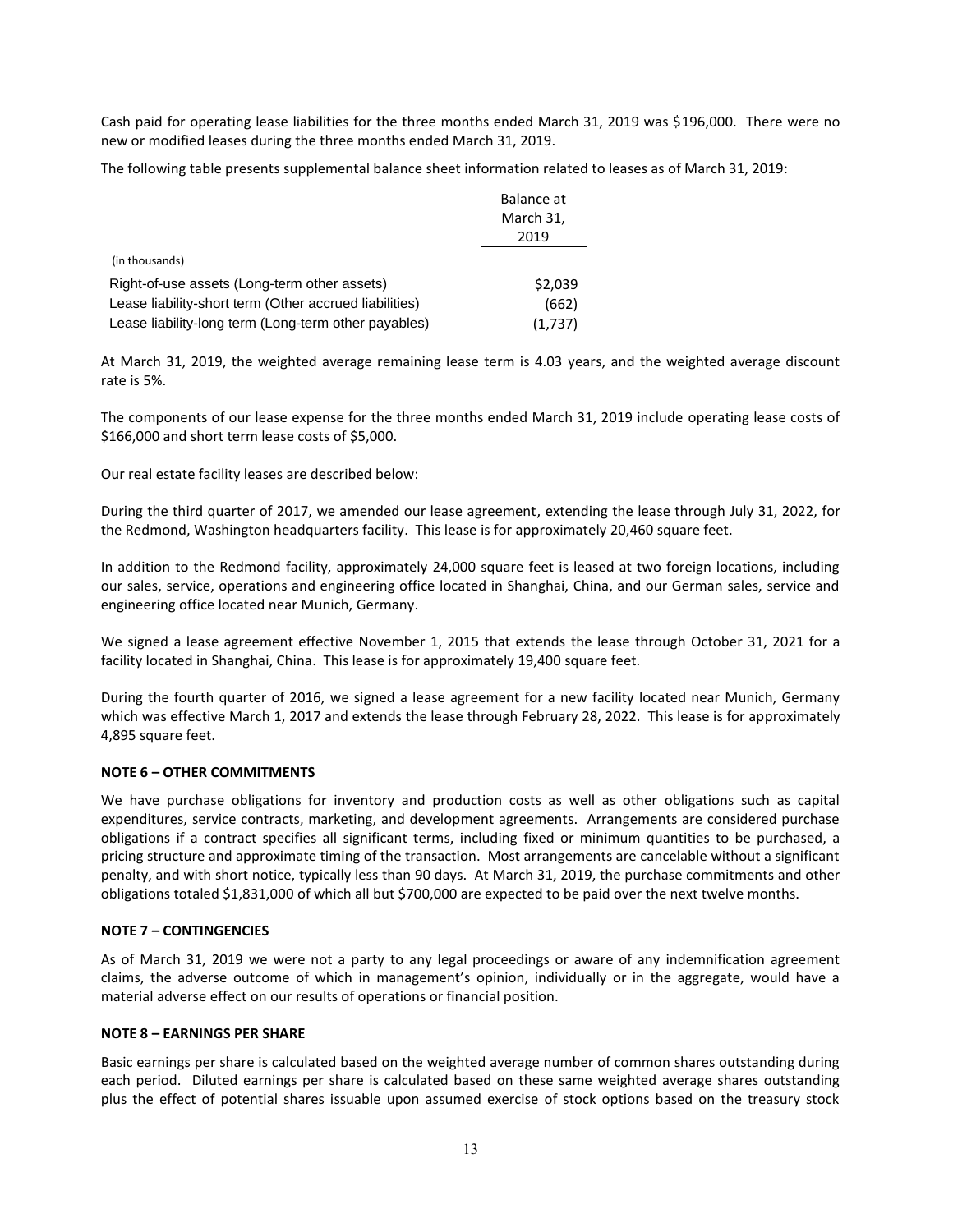method. Potential shares issuable upon the exercise of stock options are excluded from the calculation of diluted earnings per share to the extent their effect would be anti-dilutive.

The following table sets forth the computation of basic and diluted earnings per share:

|                                      | <b>Three Months Ended</b> |                  |
|--------------------------------------|---------------------------|------------------|
|                                      | Mar. 31,<br>2019          | Mar. 31,<br>2018 |
| (in thousands except per share data) |                           |                  |
| Numerator for basic and diluted      |                           |                  |
| earnings per share:                  |                           |                  |
| Net income                           | \$26                      | \$130            |
| Denominator for basic                |                           |                  |
| earnings per share:                  |                           |                  |
| Weighted-average shares              | 8,303                     | 8,287            |
| Employee stock options and awards    | 114                       | 255              |
| Denominator for diluted              |                           |                  |
| earnings per share:                  |                           |                  |
| Adjusted weighted-average shares &   |                           |                  |
| assumed conversions of stock options | 8,417                     | 8,542            |
| Basic and diluted                    |                           |                  |
| earnings per share:                  |                           |                  |
| Total basic earnings per share       | \$0.00                    | \$0.02           |
| Total diluted earnings per share     | \$0.00                    | \$0.02           |

Options to purchase 25,000 shares were outstanding as of both March 31, 2019 and 2018, but were excluded from the computation of diluted earnings per share for the periods then ended because the options were anti-dilutive.

# **NOTE 9 – SHARE-BASED COMPENSATION**

For share-based awards granted, we have recognized compensation expense based on the estimated grant date fair value method. For these awards we have recognized compensation expense using a straight-line amortization method reduced for estimated forfeitures.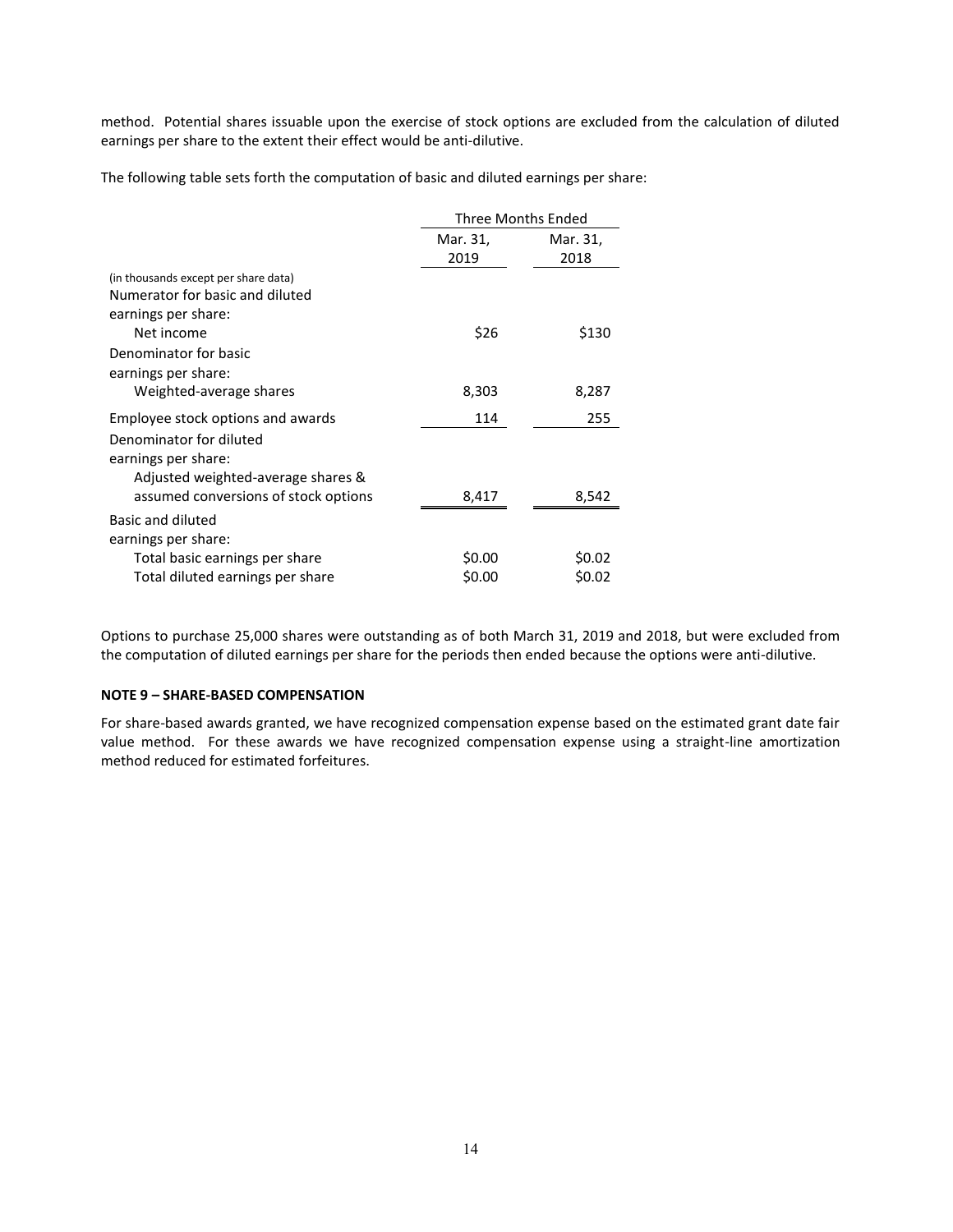The impact on our results of operations of recording share-based compensation, net of forfeitures, for the three months ended March 31, 2019 and 2018, respectively, was as follows:

|                                     | Three Months Ended |          |
|-------------------------------------|--------------------|----------|
|                                     | Mar. 31,           | Mar. 31, |
|                                     | 2019               | 2018     |
| (in thousands)                      |                    |          |
| Cost of goods sold                  | \$5                | \$4      |
| Research and development            | 63                 | 42       |
| Selling, general and administrative | 219                | 131      |
| Total share-based compensation      | \$287              | \$177    |

Equity awards granted during the three months ended March 31, 2019 and 2018 were as follows:

|                               |                  | Three Months Ended |  |
|-------------------------------|------------------|--------------------|--|
|                               | Mar. 31,<br>2019 | Mar. 31,<br>2018   |  |
| <b>Restricted Stock Units</b> | 500              | 1,000              |  |

There were no stock option awards granted during the three months ended March 31, 2019 and 2018.

Non-employee directors Restricted Stock Units ("RSU's") vest over one year and options vest over three years and have a six year exercise period. Employee RSU's typically vest over four years and employee Non-Qualified stock options typically vest quarterly over 4 years and have a six year exercise period.

The remaining unamortized expected future equity compensation expense and remaining amortization period associated with unvested option grants, restricted stock awards and restricted stock unit awards at March 31, 2019 are:

|                                                               | Mar. 31.<br>2019 |
|---------------------------------------------------------------|------------------|
| Unamortized future equity compensation expense (in thousands) | \$2.581          |
| Remaining weighted average amortization period (in years)     | 2.44             |

#### **NOTE 10– SHARE REPURCHASE PROGRAM**

On October 31, 2018, our Board of Directors approved a share repurchase program with provisions to buy back up to \$2 million of our stock during the period from November 1, 2018 through October 31, 2019. The program was established with a 10b5-1 plan under the Exchange Act to provide flexibility to make purchases throughout the period. For the quarter ended March 31, 2019, 57,612 shares of stock were repurchased at an average price of \$5.39 for a total of \$310,489 plus \$1,187 in commissions and charges.

The following is a summary of the stock repurchase program from November 1, 2018 through March 31, 2019: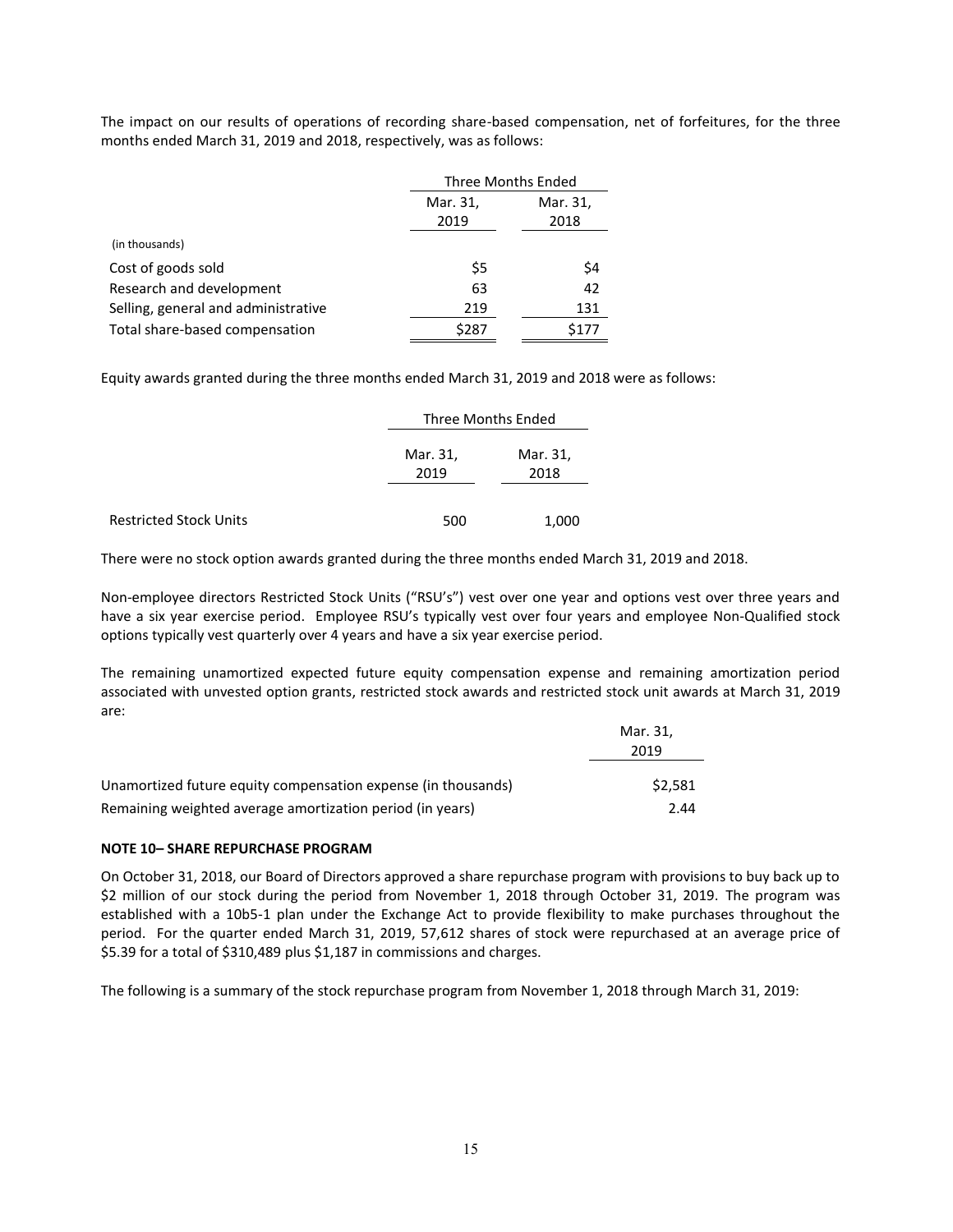|                   |               |                      | <b>Total Number</b> |                 |
|-------------------|---------------|----------------------|---------------------|-----------------|
|                   |               |                      | of Shares           | Approximate     |
|                   |               |                      | Purchased as        | Dollar Value of |
|                   |               |                      | Part of             | Shares that     |
|                   | Total         |                      | Publicly            | May Yet Be      |
|                   | Number of     | <b>Average Price</b> | Announced           | Purchased       |
| Repurchases by    | <b>Shares</b> | Paid per             | Repurchase          | under the       |
| Month             | Purchased     | Share                | Program             | Program         |
|                   |               |                      |                     |                 |
| December 2018     | 101,975       | \$5.23               | 101,975             | \$1,466,537     |
| January 2019      | 43,701        | \$5.36               | 43,701              | \$1,232,083     |
| <b>March 2019</b> | 13,911        | \$5.47               | 13,911              | \$1,156,048     |
| Total             | 159,587       | \$5.29               | 159,587             |                 |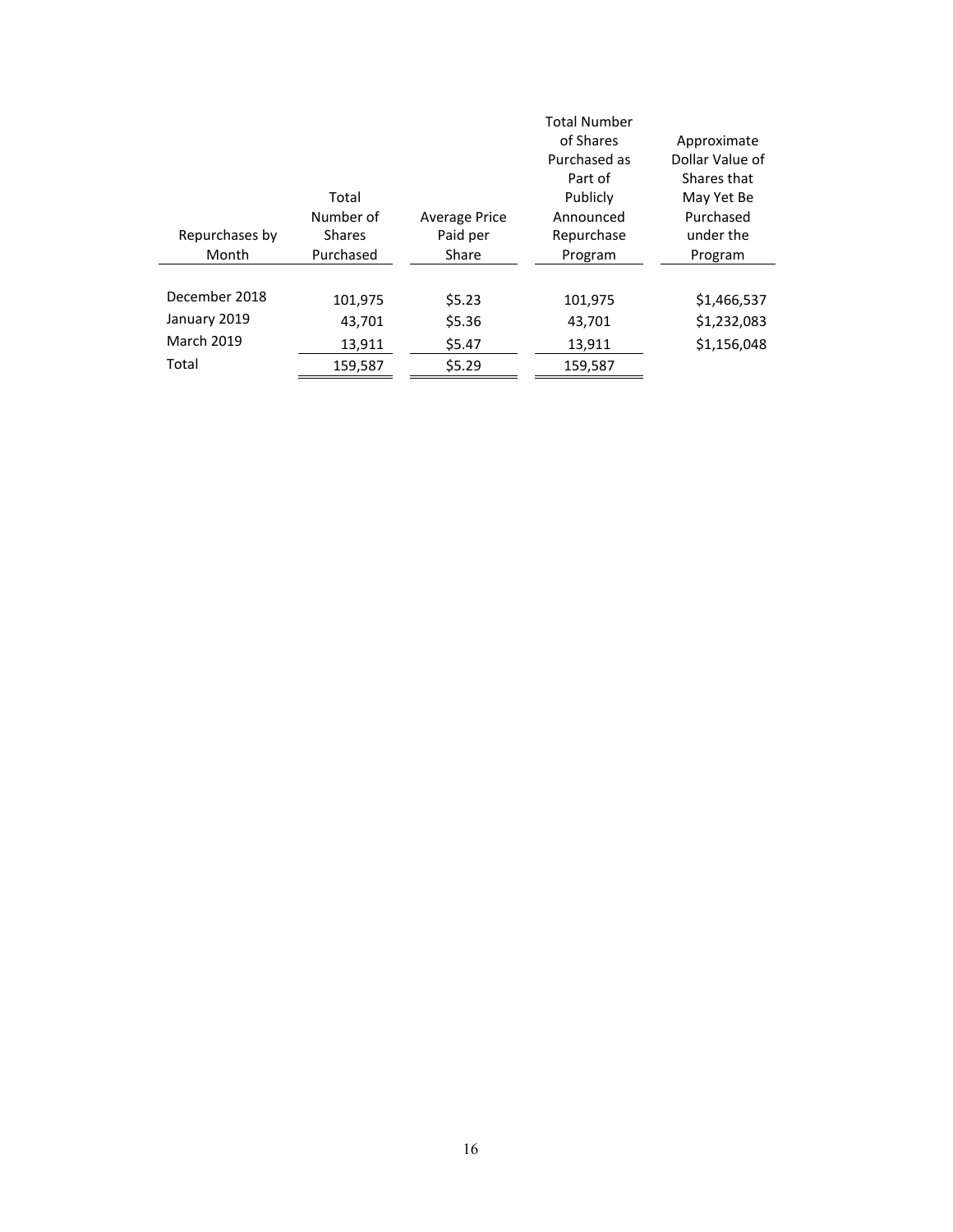#### **Item 2. Management's Discussion and Analysis of Financial Condition and Results of Operations**

#### **General**

#### **FORWARD-LOOKING STATEMENTS**

This Quarterly Report on Form 10-Q includes forward-looking statements within the meaning of the Private Securities Litigation Reform Act of 1995. This Act provides a "safe harbor" for forward-looking statements to encourage companies to provide prospective information about themselves as long as they identify these statements as forward-looking and provide meaningful cautionary statements identifying important factors that could cause actual results to differ from the projected results. All statements other than statements of historical fact made in this Quarterly Report on Form 10-Q are forward-looking. In particular, statements herein regarding economic outlook, industry prospects and trends; industry partnerships; future results of operations or financial position; future spending; breakeven revenue point; expected market growth; market acceptance of our newly introduced or upgraded products or services; the sufficiency of our cash to fund future operations and capital requirements; development, introduction and shipment of new products or services; changing foreign operations; and any other guidance on future periods are forward-looking statements. Forward-looking statements reflect management's current expectations and are inherently uncertain. Although we believe that the expectations reflected in these forward-looking statements are reasonable, we cannot guarantee future results, levels of activity, performance, achievements, or other future events. Moreover, neither Data I/O nor anyone else assumes responsibility for the accuracy and completeness of these forward-looking statements. We are under no duty to update any of these forward-looking statements after the date of this Quarterly Report. The Reader should not place undue reliance on these forward-looking statements. The discussions above and in the section in Item 1A., Risk Factors "Cautionary Factors That May Affect Future Results" in our Annual report on Form 10-K for the year ended December 31, 2018, describe some, but not all, of the factors that could cause these differences.

#### **OVERVIEW**

We continued our focus on automotive electronics and managing the core programming business for growth and profitability, while developing and enhancing products, particularly in security provisioning, to drive future revenue and earnings growth as we invest resources in the security provisioning market. Our challenge continues to be operating in a cyclical and rapidly evolving industry environment. We are continuing our efforts to balance industry changes, industry partnerships, new technologies, business geography shifts, exchange rate volatility, trade issues and tariffs, increasing costs and strategic investments in our business with the level of demand and mix of business we expect. We continue to manage our costs carefully and execute strategies for cost reduction.

We are focusing our research and development efforts in our strategic growth markets, namely automotive electronics and IoT new programming technologies, secure supply chain solutions, automated programming systems and their enhancements for the manufacturing environment and software. We are developing technology to securely provision new categories of semiconductors, including Secure Elements, Authentication Chips, and Secure Microcontrollers. We plan to deliver new programming technology and automated handling systems for managed and secure programming in the manufacturing environment. We continue to focus on extending the capabilities and support for our product lines and supporting the latest semiconductor devices, including various configurations of NAND Flash, e-MMC, UFS and microcontrollers on our newer products.

Our customer focus has been on global and strategic high volume manufacturers in key market segments like automotive electronics, IoT, industrial controls and consumer electronics as well as programming centers.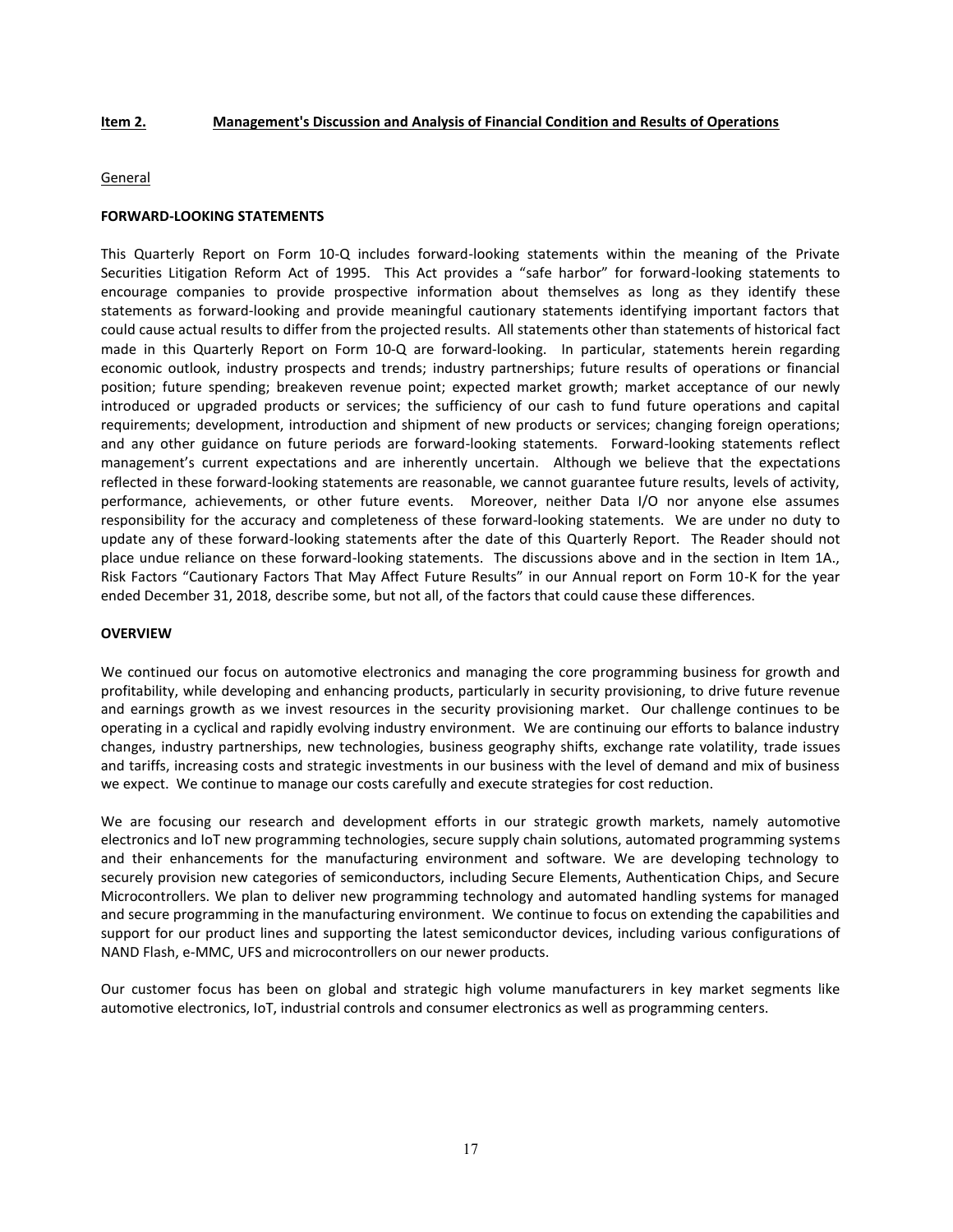#### **CRITICAL ACCOUNTING POLICY JUDGMENTS AND ESTIMATES**

The preparation of financial statements in accordance with accounting principles generally accepted in the United States of America requires that we make estimates and judgments, which affect the reported amounts of assets, liabilities, revenues and expenses, and related disclosures of contingent assets and liabilities. On an on-going basis, we evaluate our estimates, including those related to revenue recognition, sales returns, bad debts, inventories, intangible assets, income taxes, warranty obligations, restructuring charges, contingencies such as litigation and contract terms that have multiple elements and other complexities typical in the capital equipment industry. We base our estimates on historical experience and other assumptions that we believe are reasonable under the circumstances. Actual results may differ from these estimates under different assumptions or conditions.

We believe the following critical accounting policies affect the more significant judgments and estimates used in the preparation of our financial statements:

**Revenue Recognition:** The adoption of Topic 606, "Revenue from contracts with customers", did not have a material impact on our 2018 financial statement line items, either individually or in the aggregate. We have elected the practical expedient to expense contract acquisition costs, primarily sales commissions, for contracts with terms of one year or less and will capitalize and amortize incremental costs with terms that exceed one year. During the three months ended March 31, 2019 and 2018, there were no contract acquisition costs capitalized. In 2018, we made a sales tax policy election to exclude sales, use, value added, some excise taxes and other similar taxes from the measurement of the transaction price.

We recognize revenue upon transfer of control of the promised products or services to customers in an amount that reflects the consideration we expect to receive in exchange for those products or services. We have determined that our programming equipment has reached a point of maturity and stability such that product acceptance can be assured by testing at the factory prior to shipment and that the installation meets the criteria to be a separate performance obligation. These systems are standard products with published product specifications and are configurable with standard options. The evidence that these systems could be deemed as accepted was based upon having standardized factory production of the units, results from batteries of tests of product performance to our published specifications, quality inspections and installation standardization, as well as past product operation validation with the customer and the history provided by our installed base of products upon which the current versions were based.

The revenue related to products requiring installation that is perfunctory is recognized upon transfer of control of the product to customers, which generally is at the time of shipment. Installation that is considered perfunctory includes any installation that is expected to be performed by other parties, such as distributors, other vendors, or the customers themselves. This takes into account the complexity, skill and training needed as well as customer expectations regarding installation.

We enter into arrangements with multiple performance obligations that arise during the sale of a system that includes an installation component, a service and support component and a software maintenance component. The transaction price is allocated to the separate performance obligations on relative standalone sales price. We allocate the transaction price of each element based on relative selling prices. Relative selling price is based on the selling price of the standalone system. For the installation and service and support performance obligations, we use the value of the discount given to distributors who perform these components. For software maintenance performance obligations, we use what we charge for annual software maintenance renewals after the initial year the system is sold. Revenue is recognized on the system sale based on shipping terms, installation revenue is recognized after the installation is performed, and hardware service and support and software maintenance revenue is recognized ratably over the term of the agreement, typically one year. Deferred revenue includes service, support and maintenance contracts and represents the undelivered performance obligation of agreements that are typically recognized ratably over one year.

When we sell software separately, we recognize revenue upon the transfer of control of the software, which is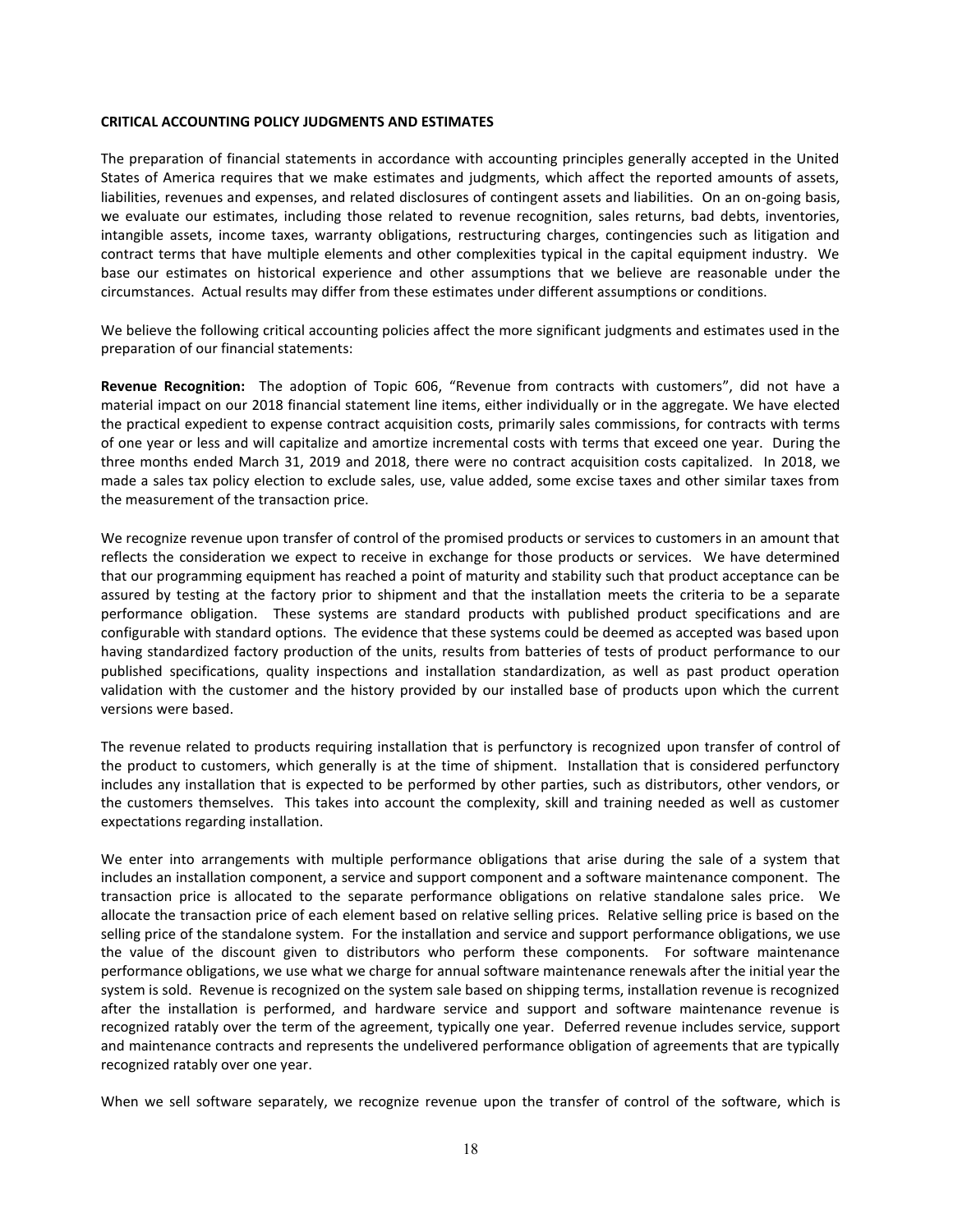generally upon shipment, provided that only inconsequential performance obligations remain on our part and substantive acceptance conditions, if any, have been met.

We recognize revenue when there is an approved contract that both parties are committed to perform, both parties rights have been identified, the contract has substance, collection of substantially all the consideration is probable, the transaction price has been determined and allocated over the performance obligations, the performance obligations including substantive acceptance conditions, if any, in the contract have been met, the obligation is not contingent on resale of the product, the buyer's obligation would not be changed in the event of theft, physical destruction or damage to the product, the buyer acquiring the product for resale has economic substance apart from us and we do not have significant obligations for future performance to directly bring about the resale of the product by the buyer. We establish a reserve for sales returns based on historical trends in product returns and estimates for new items. Payment terms are generally 30 days from shipment.

We transfer certain products out of service from their internal use and make them available for sale. The products transferred are typically our standard products in one of the following areas: service loaners, rental or test units; engineering test units; or sales demonstration equipment. Once transferred, the equipment is sold by our regular sales channels as used equipment inventory. These product units often involve refurbishing and an equipment warranty, and are conducted as sales in our normal and ordinary course of business. The transfer amount is the product unit's net book value and the sale transaction is accounted for as revenue and cost of goods sold.

**Allowance for Doubtful Accounts:** We base the allowance for doubtful accounts receivable on our assessment of the collectability of specific customer accounts and the aging of accounts receivable. If there is deterioration of a major customer's credit worthiness or actual defaults are higher than historical experience, our estimates of the recoverability of amounts due to us could be adversely affected.

**Inventory**: Inventories are stated at the lower of cost or net realizable value. Adjustments are made to standard cost, which approximates actual cost on a first-in, first-out basis. We estimate reductions to inventory for obsolete, slow-moving, excess and non-salable inventory by reviewing current transactions and forecasted product demand. We evaluate our inventories on an item by item basis and record inventory adjustments accordingly. If there is a significant decrease in demand for our products, uncertainty during product line transitions, or a higher risk of inventory obsolescence because of rapidly changing technology and customer requirements, we may be required to increase our inventory adjustments and our gross margin could be adversely affected.

**Warranty Accruals:** We accrue for warranty costs based on the expected material and labor costs to fulfill our warranty obligations. If we experience an increase in warranty claims, which are higher than our historical experience, our gross margin could be adversely affected.

**Tax Valuation Allowances:** Given the uncertainty created by our loss history, as well as the ongoing cyclical uncertain economic outlook for our industry and capital and geographic spending as well as income and net deferred tax assets by entity and country, we expect to continue to limit the recognition of net deferred tax assets and accounting for uncertain tax positions and maintain the tax valuation allowances. At the current time, we expect, therefore, that reversals of the tax valuation allowance will take place as we are able to take advantage of the underlying tax loss or other attributes in carry forward or their use by future income or circumstances allow us to realize these attributes. The transfer pricing and expense or cost sharing arrangements are complex areas where judgments, such as the determination of arms-length arrangements, can be subject to challenges by different tax jurisdictions.

**Share-based Compensation:** We account for share-based awards made to our employees and directors, including employee stock option awards and restricted stock unit awards, using the estimated grant date fair value method of accounting. For options, we estimate the fair value using the Black-Scholes valuation model and an estimated forfeiture rate, which requires the input of highly subjective assumptions, including the option's expected life and the price volatility of the underlying stock. The expected stock price volatility assumption was determined using the historical volatility of our common stock. Changes in the subjective assumptions required in the valuation model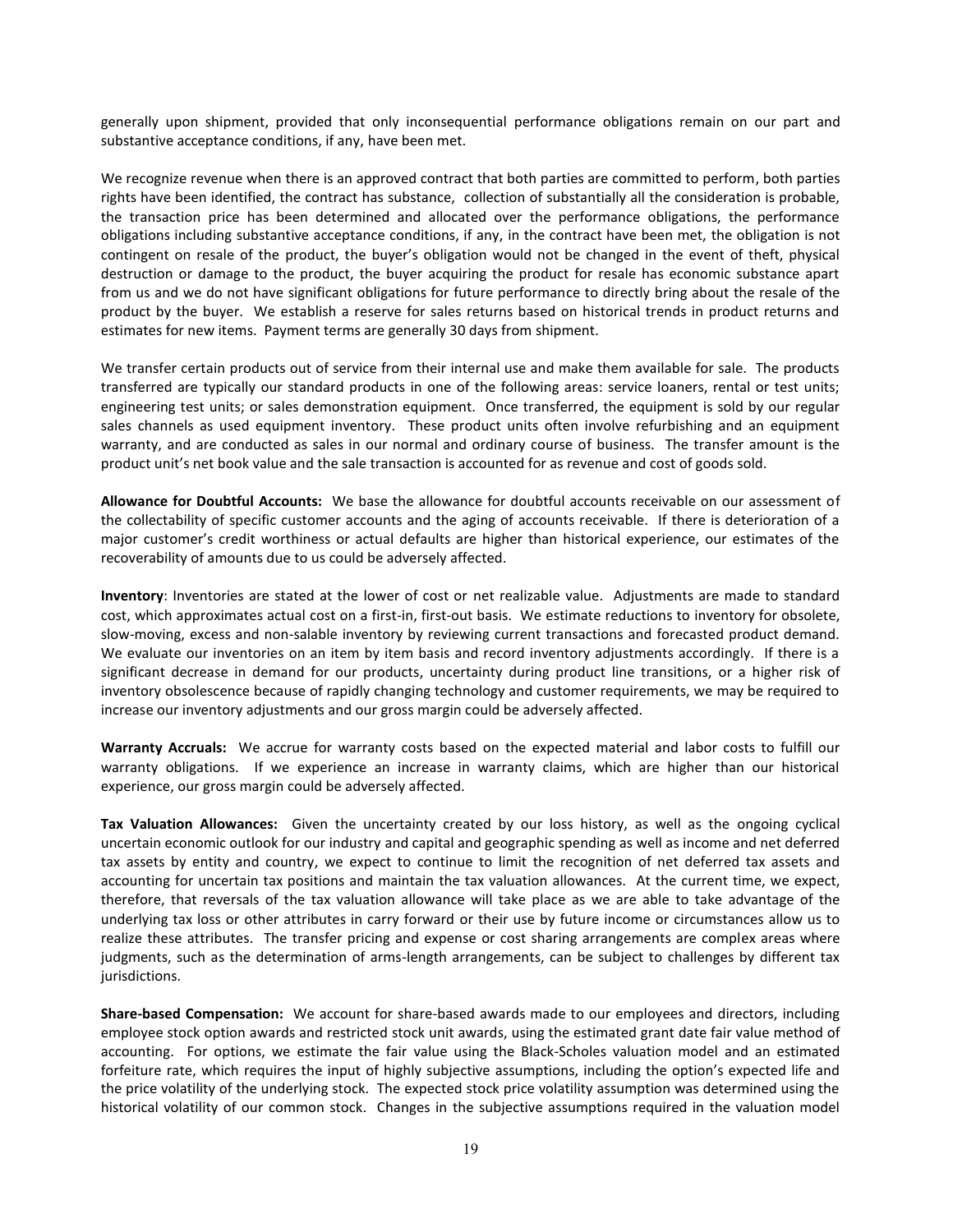may significantly affect the estimated value of the awards, the related stock-based compensation expense and, consequently, our results of operations. Restricted stock unit awards are valued based on the average of the high and low price on the date of the grant and an estimated forfeiture rate. For both options and restricted awards, expense is recognized as compensation expense on the straight-line basis. Employee Stock Purchase Plan ("ESPP") shares were issued under provisions that do not require us to record any equity compensation expense.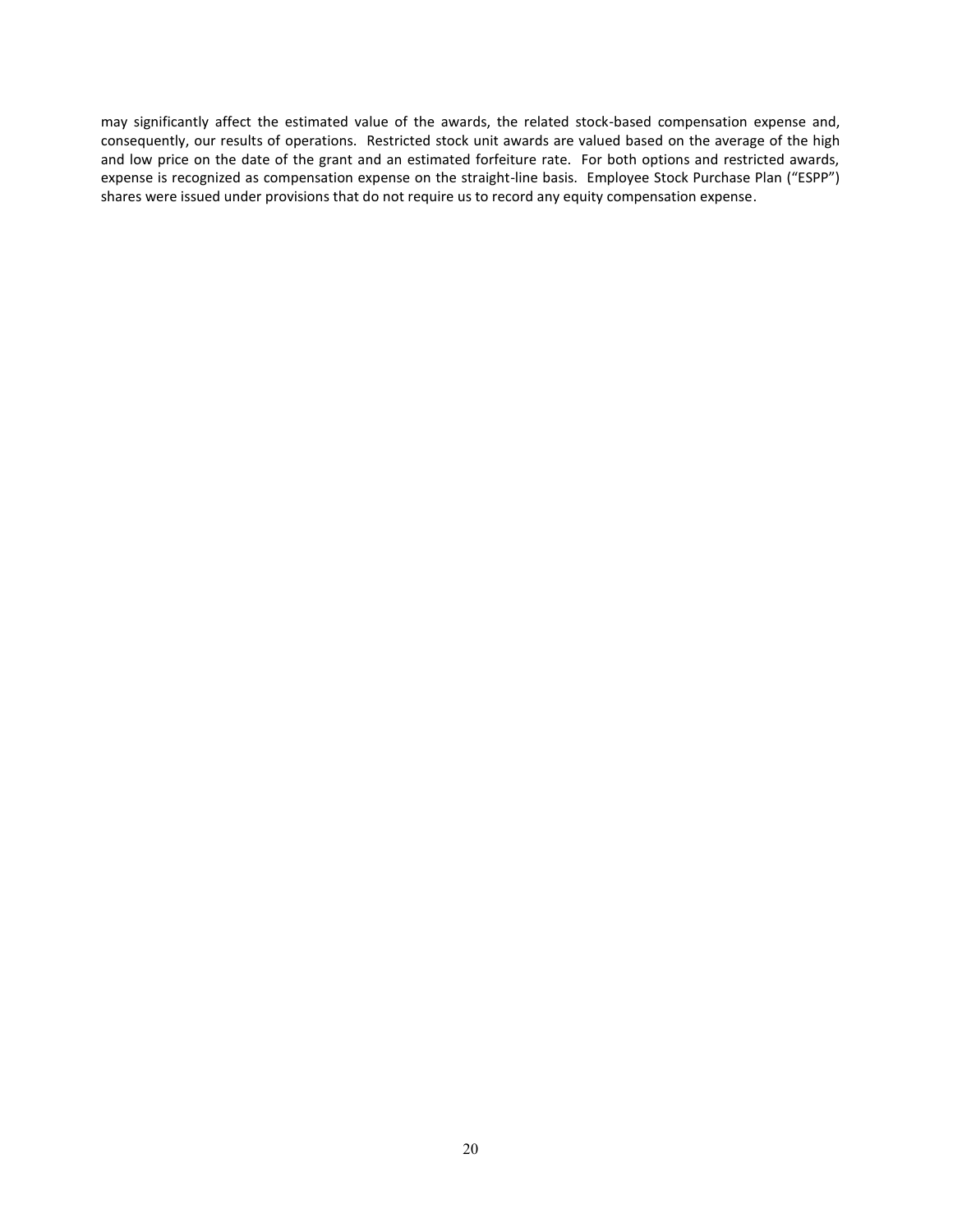#### **RESULTS OF OPERATIONS:**

#### **NET SALES**

|                           | <b>Three Months Ended</b> |                           |          |
|---------------------------|---------------------------|---------------------------|----------|
|                           | Mar. 31,                  |                           | Mar. 31, |
| Net sales by product line | 2019                      | Change                    | 2018     |
| (in thousands)            |                           |                           |          |
| Automated programming     |                           |                           |          |
| systems                   | \$4,803                   | (19.6%)                   | \$5,973  |
| Non-automated             |                           |                           |          |
| programming systems       |                           |                           |          |
|                           | 1,255                     | (24.2%)                   | 1,656    |
| Total programming systems | \$6,058                   | (20.6%)                   | \$7,629  |
|                           |                           | <b>Three Months Ended</b> |          |
|                           | Mar. 31,                  |                           | Mar. 31, |
| Net sales by location     | 2019                      | Change                    | 2018     |
| (in thousands)            |                           |                           |          |
| <b>United States</b>      | \$356                     | (65.1%)                   | \$1,019  |
| % of total                | 5.9%                      |                           | 13.4%    |
| International             | \$5,702                   | (13.7%)                   | \$6,610  |
| % of total                | 94.1%                     |                           | 86.6%    |
|                           |                           | Three Months Ended        |          |
|                           | Mar. 31,                  |                           | Mar. 31, |
| Net sales by type         | 2019                      | Change                    | 2018     |
| (in thousands)            |                           |                           |          |
| <b>Equipment sales</b>    | \$3,711                   | (27.9%)                   | \$5,149  |
| Adapter sales             | \$1,461                   | (13.6%)                   | \$1,690  |
| Software and maintenance  | 886                       | 12.2%                     | 790      |
| Total programming systems | \$6,058                   | (20.6%)                   | \$7,629  |

Net sales for the first quarter of 2019 declined approximately 20.6% to \$6.1 million compared to the same period in 2018 primarily as a result of strong Automotive Electronics and Programming Center cyclical demand during 2017, particularly from programming center customers that culminated in a substantial backlog at the end of 2017 of \$4.0 million as compared with backlog of \$1.9 million at December 31, 2018, with the decline related particularly to programming center customers. On a regional basis, net sales were approximately 94.1% international during the first quarter of 2019 as compared with 86.6% for the same period of 2018. Europe was our strongest territory in the first quarter of 2019, as it was in the fourth quarter of 2018. Total capital equipment sales were 61% of revenues and adapters and consumables were 24% of revenues in 2019, compared to 67% and 22%, respectively, in 2018.

Order bookings were \$6.2 million for both the first quarters of 2019 and 2018. Backlog at March 31, 2019 and the same period in 2018 was \$2.0 million and \$2.7 million, respectively. Deferred revenue was \$1.6 million on March 31, 2019 compared to \$1.7 million at March 31, 2018.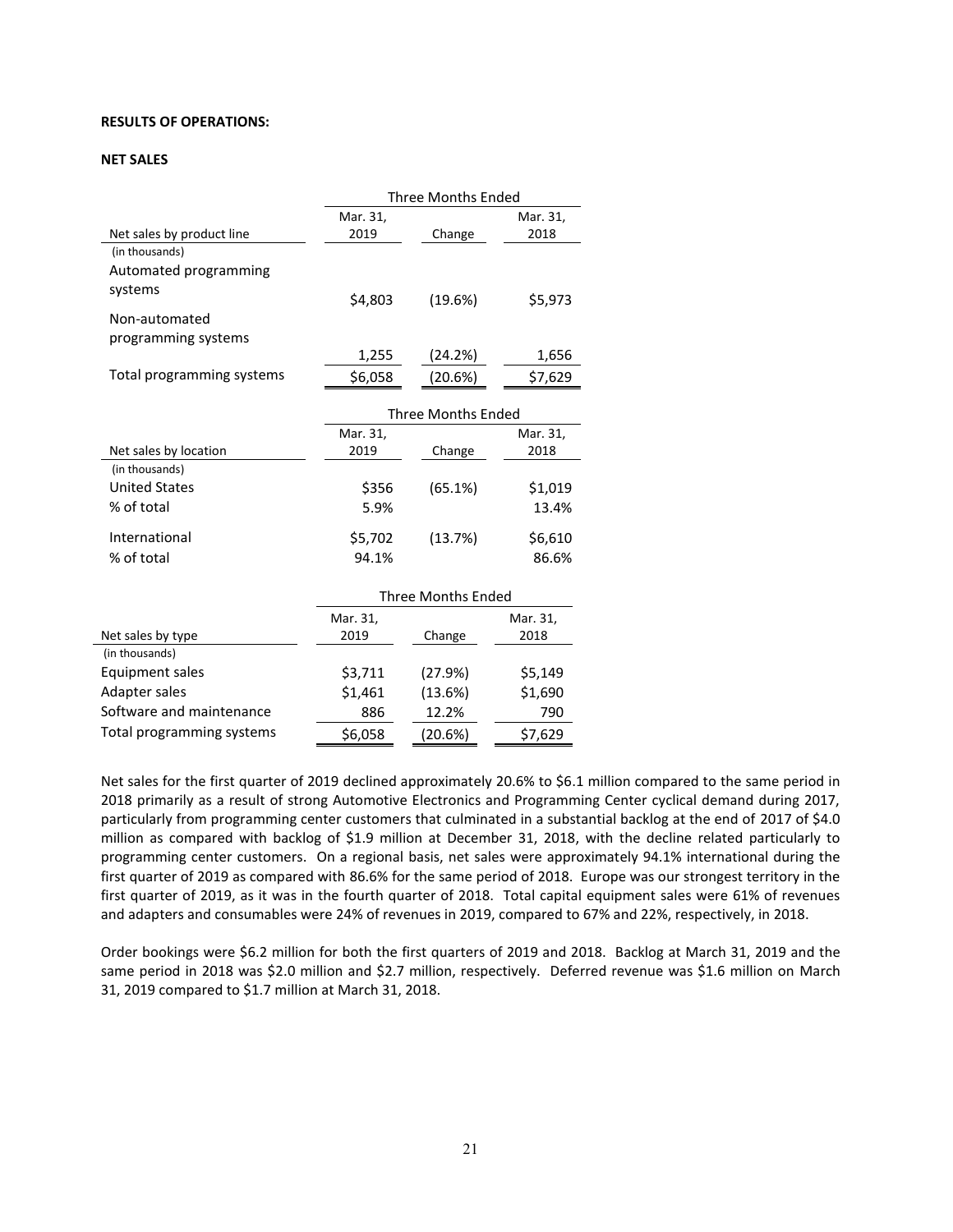### **GROSS MARGIN**

|                   | <b>Three Months Ended</b> |         |          |
|-------------------|---------------------------|---------|----------|
|                   | Mar. 31,                  |         | Mar. 31, |
|                   | 2019                      | Change  | 2018     |
| (in thousands)    |                           |         |          |
| Gross margin      | \$3,685                   | (16.6%) | \$4,416  |
| Percentage of net |                           |         |          |
| sales             | 60.8%                     |         | 57.9%    |

For the first quarter of 2019, gross margin in dollars was down primarily as a result of the lower sales volume. Gross margin as a percentage of sales was 60.8%, compared to 57.9% in the first quarter of 2018. The increase in gross margin as a percentage of revenues when compared between periods, was due to a favorable channel and product mix as well as comparatively favorable factory variances during the quarter. Ongoing cost reductions and factory utilization, due in part to inventory production level, also contributed to the strength of gross margins.

### **RESEARCH AND DEVELOPMENT**

|                          | <b>Three Months Ended</b> |         |          |
|--------------------------|---------------------------|---------|----------|
|                          | Mar. 31,                  |         | Mar. 31, |
|                          | 2019                      | Change  | 2018     |
| (in thousands)           |                           |         |          |
| Research and development | \$1,681                   | (10.5%) | \$1,879  |
| Percentage of net sales  | 27.7%                     |         | 24.6%    |

Research and development ("R&D") expenses were lower in the first quarter of 2019 compared to the same period in 2018 primarily due to lower headcount related costs and incentive compensation, offset in part by higher stock compensation.

### **SELLING, GENERAL AND ADMINISTRATIVE**

|                         | Three Months Ended |           |          |
|-------------------------|--------------------|-----------|----------|
|                         | Mar. 31,           |           | Mar. 31, |
|                         | 2019               | Change    | 2018     |
| (in thousands)          |                    |           |          |
| Selling, general &      |                    |           |          |
| administrative          | \$1,975            | $(9.9\%)$ | \$2,193  |
| Percentage of net sales | 32.6%              |           | 28.7%    |

Selling, General and Administrative ("SG&A") expenses were lower in the first quarter of 2019 compared to the same period in 2018 primarily due to lower sales commissions on lower sales, headcount related costs including incentive compensation, and reduced marketing activity, offset in part by higher stock compensation.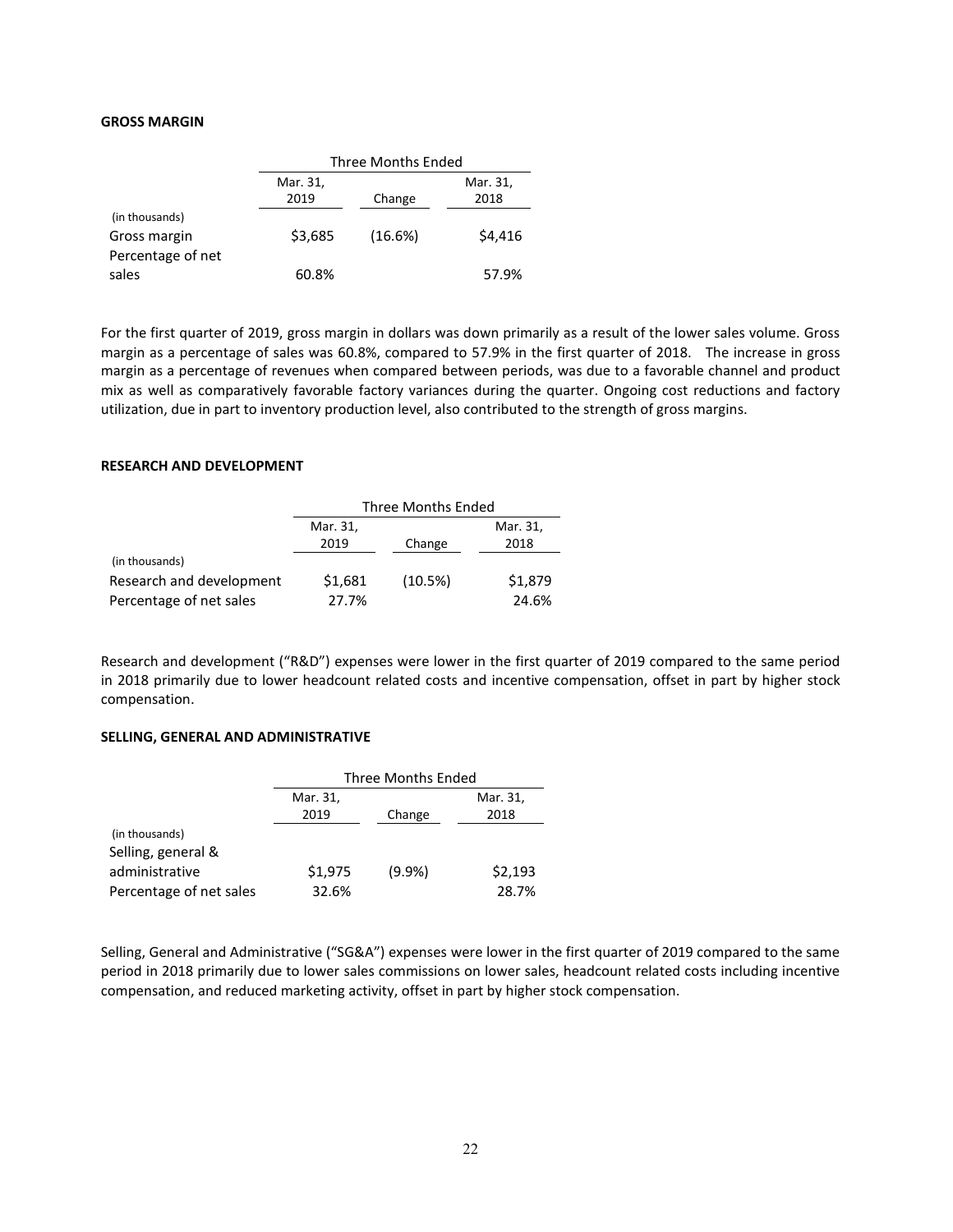#### **INTEREST**

|                 |          | Three Months Ended |          |  |
|-----------------|----------|--------------------|----------|--|
|                 | Mar. 31, |                    | Mar. 31, |  |
|                 | 2019     | Change             | 2018     |  |
| (in thousands)  |          |                    |          |  |
| Interest income | \$12     | 71.4%              |          |  |

Interest income was higher in the first quarter of 2019 compared to the same period in 2018 primarily due to minor increases in interest rates.

#### **INCOME TAXES**

|                              | Three Months Ended |          |          |
|------------------------------|--------------------|----------|----------|
|                              | Mar. 31,           |          | Mar. 31, |
|                              | 2019               | Change   | 2018     |
| (in thousands)               |                    |          |          |
| Income tax benefit (expense) | \$29               | (164.4%) | (545)    |

Income tax benefit for the first quarter of 2019 compared to an expense for the same period in 2018, primarily related to converting remaining AMT credits, that had a full valuation allowance on such credits, into a receivable of approximately \$42,000, resulting from IRS rule changes allowing the release of previously sequestered AMT credits. In addition, the pre-tax income, particularly foreign subsidiary income, was much lower than in the previous year for the same period.

The effective tax rate differed from the statutory tax rate primarily due to the effect of valuation allowances, as well as foreign taxes. We have a valuation allowance of \$6.9 million as of March 31, 2019. As of March 31 for both 2019 and 2018, our deferred tax assets and valuation allowance have been reduced by approximately \$317,000 and \$278,000 associated with the requirements of accounting for uncertain tax positions as of March 31, 2019. Given the uncertainty created by our loss history, as well as the volatile and uncertain economic outlook for our industry and capital spending, we have limited the recognition of net deferred tax assets including our net operating losses and credit carryforwards and continue to maintain a valuation allowance for the full amount of the net deferred tax asset balance. We expect to further analyze the level of valuation allowance during the remainder of 2019.

#### Financial Condition

# **LIQUIDITY AND CAPITAL RESOURCES**

|                 | Mar. 31, |         | Dec. 31, |
|-----------------|----------|---------|----------|
|                 | 2019     | Change  | 2018     |
| (in thousands)  |          |         |          |
| Working capital | \$20,521 | (\$544) | \$21,065 |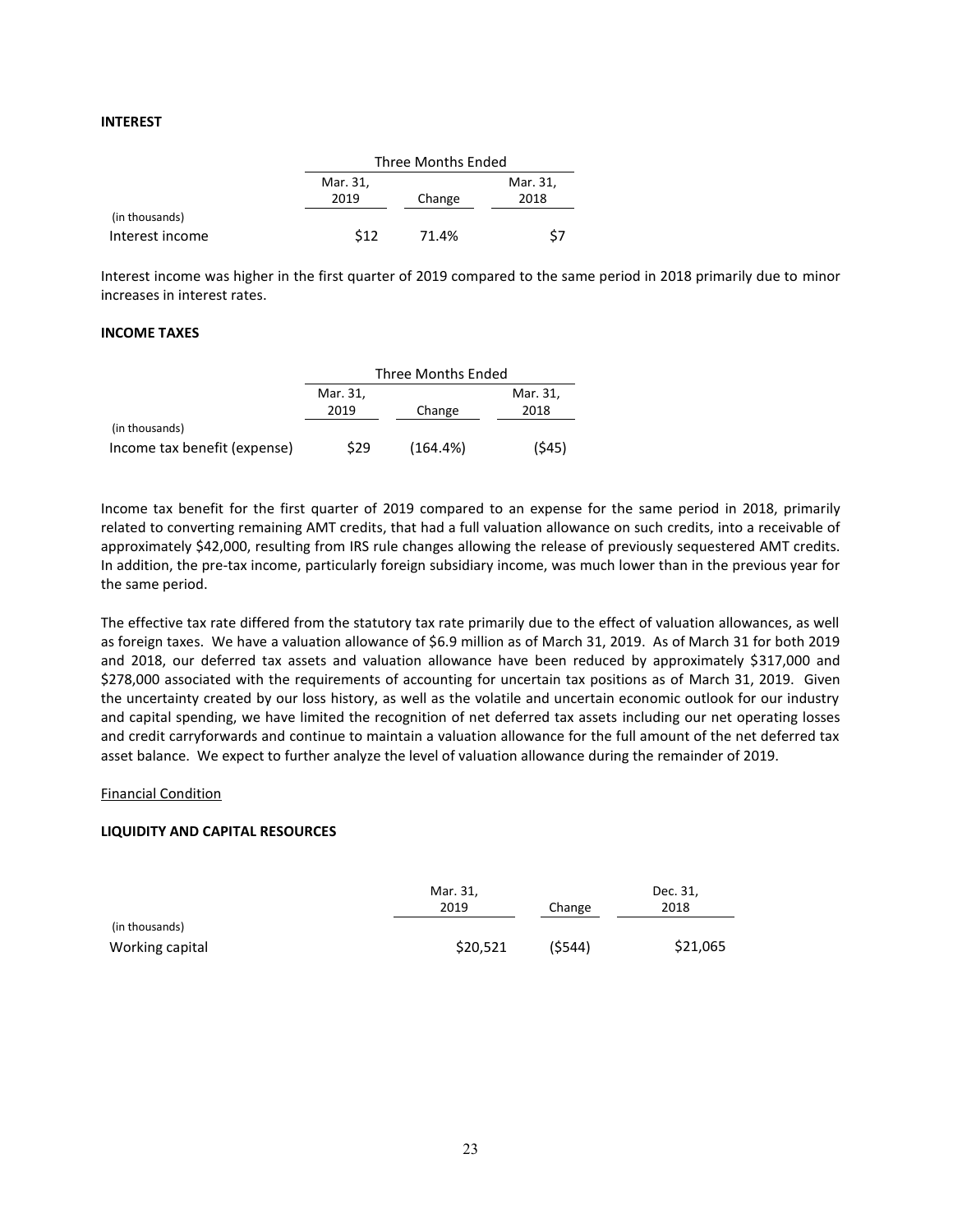At March 31, 2019, our principal sources of liquidity consisted of existing cash and cash equivalents. Cash was used to fund shifts in working capital during the quarter. Cash decreased \$3.6 million from December 31, 2018 primarily from paying for 2018 accrued incentive compensation, share repurchases under the share repurchase program and inventory build in US and China, mainly to avoid current and potential tariff changes. Accounts receivable and inventory increased approximately \$900,000 and \$500,000, respectively, compared to December 31, 2018.

This quarter's working capital decline was mainly due to new GAAP accounting for leases (ASC 842) that went into effect on January 1, 2019 which recognizes a right-of-use asset and a corresponding lease liability, with the result being a gross up on the balance sheet to include a \$2.0 million asset and a liability of \$2.4 million. The liability is comprised of \$662,000 in current liabilities and \$1.7 million in long term liabilities as of March 31, 2019. The lease accounting adjustments have no impact on our P&L, but the entry of the current liability reduces the working capital calculation.

Although we have no significant external capital expenditure plans currently, we expect that we will continue to make capital expenditures to support our business. We plan to increase our internally developed rental, security provisioning, sales demonstration and test equipment as we develop and release new products. Capital expenditures are currently expected to be funded by existing and internally generated funds.

As a result of our cyclical and seasonal industry, significant product development, customer support and selling and marketing efforts, we have required substantial working capital to fund our operations. We have tried to balance our level of development spending with the goal of profitable operations. We have implemented or have initiatives to implement geographic shifts in our operations, optimized real estate usage, reduced exposure to the impact of currency volatility, and additional product development differentiation and cost reductions.

We believe that we have sufficient cash or working capital available under our operating plan to fund our operations and capital requirements through at least the next one-year period. We may require additional cash at the U.S. headquarters, which could cause potential repatriation of cash that is held in our foreign subsidiaries. Although we have no current repatriation plans, there may be tax and other impediments to any repatriation actions. Our working capital may be used to fund possible losses, business growth, project initiatives, share repurchases and business development initiatives including acquisitions, which could reduce our liquidity and result in a requirement for additional cash before that time. Any substantial inability to achieve our current business plan could have a material adverse impact on our financial position, liquidity, or results of operations and may require us to reduce expenditures and/or seek possible additional financing.

#### **SHARE REPURCHASE PROGRAMS**

On October 31, 2018, our Board of Directors approved a share repurchase program with provisions to buy back up to \$2 million of our stock during the period from November 1, 2018 through October 31, 2019. The program was established with a 10b5-1 plan under the Exchange Act to provide flexibility to make purchases throughout the period. For the quarter ended March 31, 2019, 57,612 shares of stock were repurchased at an average price of \$5.39 for a total of \$310,489 plus \$1,187 in commissions and charges.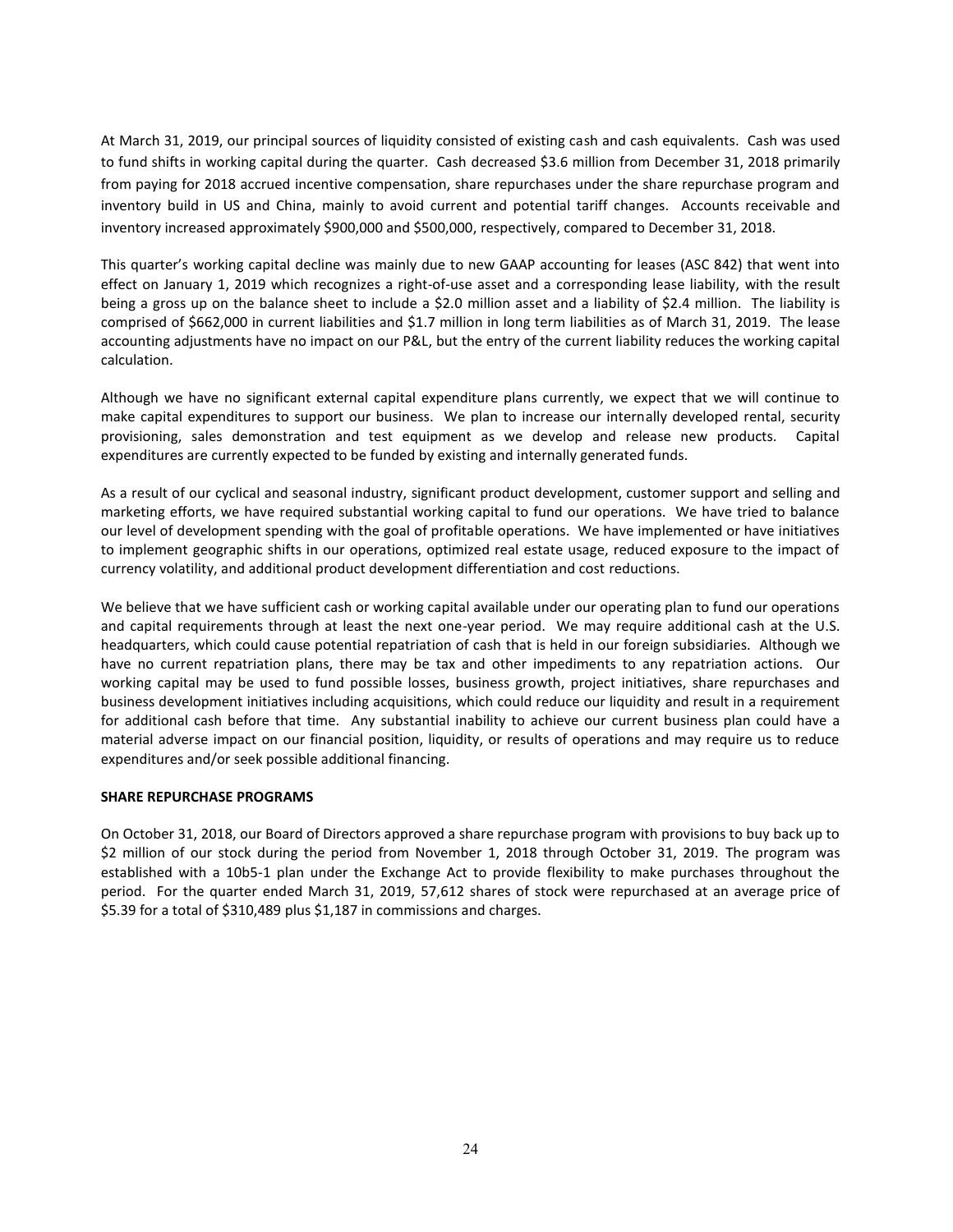The following is a summary of the stock repurchase program from November 1, 2018 through March 31, 2019:

|                   |               |                      | <b>Total Number</b> |                 |
|-------------------|---------------|----------------------|---------------------|-----------------|
|                   |               |                      | of Shares           | Approximate     |
|                   |               |                      | Purchased as        | Dollar Value of |
|                   |               |                      | Part of             | Shares that     |
|                   | Total         |                      | Publicly            | May Yet Be      |
|                   | Number of     | <b>Average Price</b> | Announced           | Purchased       |
| Repurchases by    | <b>Shares</b> | Paid per             | Repurchase          | under the       |
| Month             | Purchased     | Share                | Program             | Program         |
|                   |               |                      |                     |                 |
| December 2018     | 101,975       | \$5.23               | 101,975             | \$1,466,537     |
| January 2019      | 43,701        | \$5.36               | 43,701              | \$1,232,083     |
| <b>March 2019</b> | 13,911        | \$5.47               | 13,911              | \$1,156,048     |
| Total             | 159,587       | \$5.29               | 159,587             |                 |

#### **OFF-BALANCE SHEET ARRANGEMENTS**

Except as noted in the accompanying consolidated financial statements in Note 5, "Operating Lease Commitments" and Note 6, "Other Commitments", we have no off-balance sheet arrangements.

#### **NON-GENERALLY ACCEPTED ACCOUNTING PRINCIPLES (GAAP) FINANCIAL MEASURES**

Earnings Before Interest, Taxes, Depreciation and Amortization ("EBITDA") was \$189,000 in the first quarter of 2019 compared to \$397,000 in the first quarter of 2018. Adjusted EBITDA, excluding equity compensation (a non-cash item) was \$476,000 in the first quarter of 2019, compared to \$574,000 in the first quarter of 2018.

Non-GAAP financial measures, such as EBITDA and adjusted EBITDA, should not be considered a substitute for, or superior to, measures of financial performance prepared in accordance with GAAP. We believe that these non-GAAP financial measures provide meaningful supplemental information regarding the Company's results and facilitate the comparison of results. A reconciliation of net income to EBITDA and adjusted EBITDA follows:

#### **NON-GENERALLY ACCEPTED ACCOUNTING PRINCIPLES (GAAP) FINANCIAL MEASURE RECONCILIATION**

|                               | <b>Three Months Ended</b><br>March 31, |       |
|-------------------------------|----------------------------------------|-------|
|                               | 2019                                   | 2018  |
| (in thousands)                |                                        |       |
| Net Income                    | \$26                                   | \$130 |
| Interest (income)             | (12)                                   | (7)   |
| Taxes                         | (29)                                   | 45    |
| Depreciation & amortization   | 204                                    | 229   |
| <b>EBITDA</b> earnings        | \$189                                  | \$397 |
| Equity compensation           | 287                                    | 177   |
| Adjusted EBITDA earnings,     |                                        |       |
| excluding equity compensation | \$476                                  | \$574 |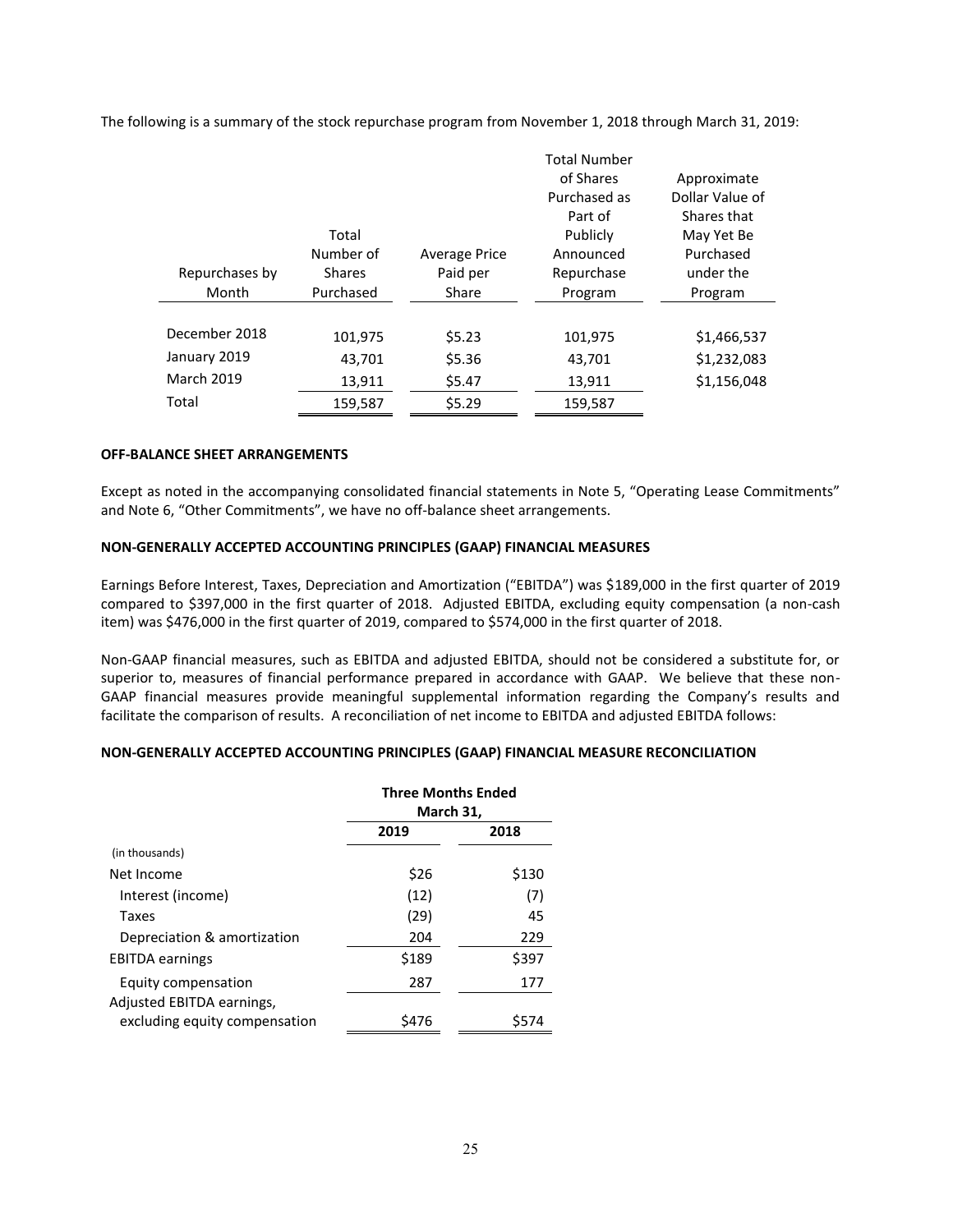#### Recently Adopted Accounting Pronouncements

We adopted the new lease accounting standard, ASC 842, on January 1, 2019 using the modified retrospective transition method, and recorded a balance sheet adjustment on the date of adoption. In 2018, we accounted for leases under ASC 840. The new lease standard requires lessees to recognize right-of-use assets and lease liabilities on the balance sheet for operating leases, and also requires additional quantitative and qualitative disclosures to enable users of the financial statements to assess the amount, timing and uncertainty of cash flows arising from leases. In adopting ASC 842, we utilized certain practical expedients available under the standard. These practical expedients include waiving reassessment of conclusions reached under the previous lease standard as to whether contracts contain leases, not recording right-of-use assets or lease liabilities for leases with terms of 12 months or less, how to classify leases identified and how to account for initial direct costs incurred. We also utilized the practical expedient to use hindsight as of the date of adoption to determine the terms of our leases and to evaluate our right-of-use assets for impairment.

# **Item 3. Quantitative and Qualitative Disclosures About Market Risk**

Not applicable.

# **Item 4. Controls and Procedures**

# **EVALUATION OF DISCLOSURE CONTROLS AND PROCEDURES**

Under the supervision and with the participation of our management, including our Chief Executive Officer and Chief Financial Officer, we evaluated the effectiveness of the design and operation of our disclosure controls and procedures (as defined in Rule 13a-15(e) and Rule 15d-15(e) under the Exchange Act) as of the end of the period covered by this report (the "Evaluation Date"). Based upon that evaluation, the Chief Executive Officer and Chief Financial Officer concluded that, as of the Evaluation Date, our disclosure controls and procedures were effective at the reasonable level of assurance. Disclosure Controls are controls and procedures designed to reasonably assure that information required to be disclosed in our reports filed under the Exchange Act is recorded, processed, summarized, and reported within the time periods specified in the SEC's rules and forms. Disclosure Controls are also designed to reasonably assure that such information is accumulated and communicated to our management, including the CEO and CFO, as appropriate to allow timely decisions regarding required disclosure.

# **CHANGES IN INTERNAL CONTROLS**

There were no changes made in our internal controls during the period covered by this report that have materially affected, or are reasonably likely to materially affect, our internal control over financial reporting which is still under the Committee of Sponsoring Organizations of the Treadway Commission ("COSO") in Internal Control – Integrated Framework (2013).

# **PART II - OTHER INFORMATION**

# **Item 1. Legal Proceedings**

From time to time, we may be involved in litigation relating to claims arising out of our operations in the normal course of business. As of March 31, 2019, we were not a party to any material pending legal proceedings.

# **Item 1A. Risk Factors**

In addition to the other information set forth in this report, you should carefully consider the factors discussed in Part I, "Item 1A. Risk Factors" in our Annual Report on Form 10-K for the year ended December 31, 2018, which could materially affect our business, financial condition or future results. The risks described in our Annual Report on Form 10-K are not the only risks facing our Company. Additional risks and uncertainties not currently known to us or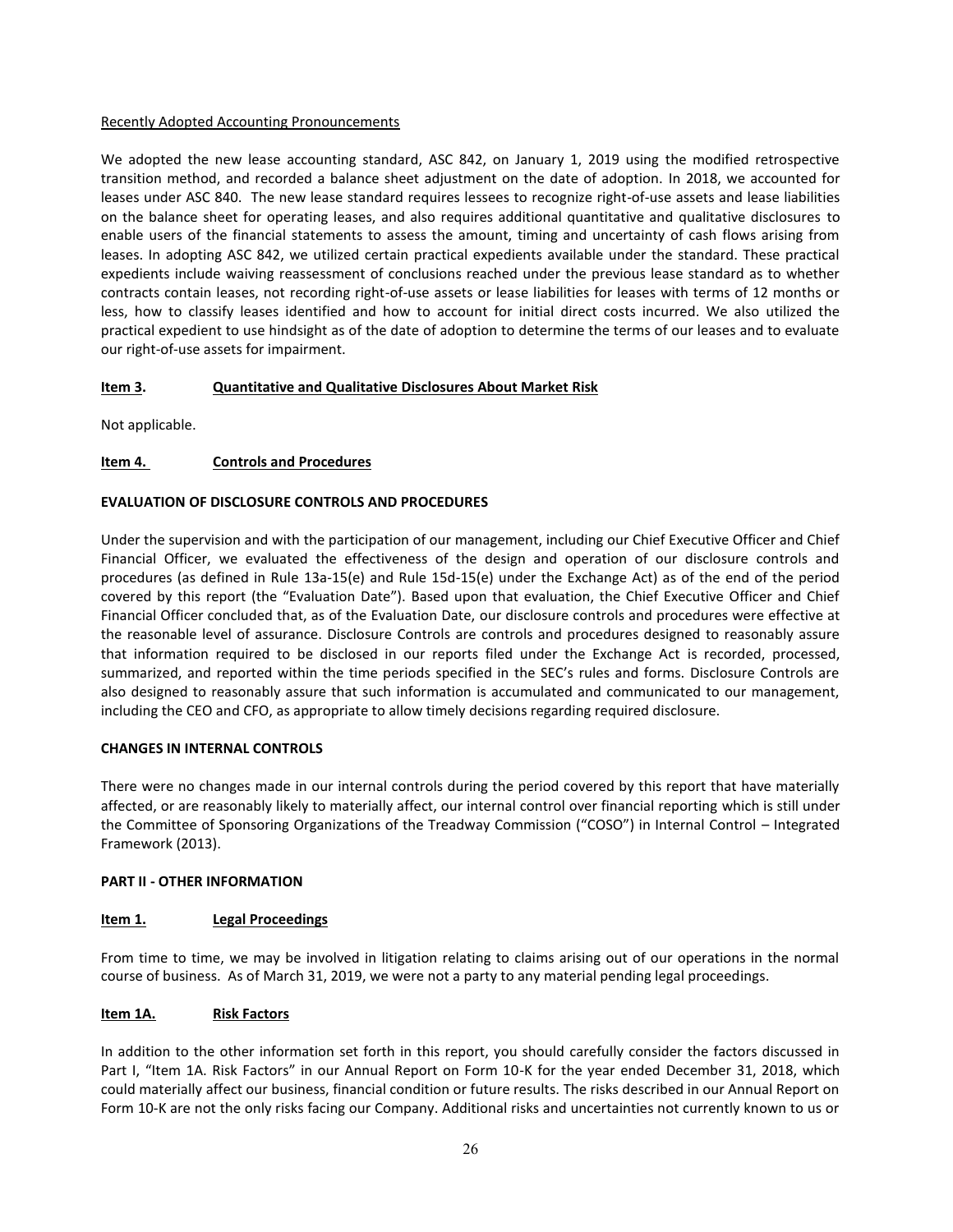that we currently deem to be immaterial also may materially adversely affect our business, financial condition and/or operating results. There are no material changes to the Risk Factors described in our Annual Report.

#### **Item 2. Unregistered Sales of Equity Securities and Use of Proceeds**

None

**Item 3. Defaults Upon Senior Securities**

None

**Item 4. Mine Safety Disclosures**

Not Applicable

**Item 5. Other Information**

None

**Item 6. Exhibits**

(a)**Exhibits**

10 **Material Contracts:**

None

- 31 **Certification pursuant to Section 302 of the Sarbanes Oxley Act of 2002:**
	- 31.1 Chief Executive Officer Certification
	- 31.2 Chief Financial Officer Certification
- 32 **Certification pursuant to Section 906 of the Sarbanes Oxley Act of 2002:**
	- 32.1 Chief Executive Officer Certification
	- 32.2 Chief Financial Officer Certification
- 101 **Interactive Data Files Pursuant to Rule 405 of Regulation S-T**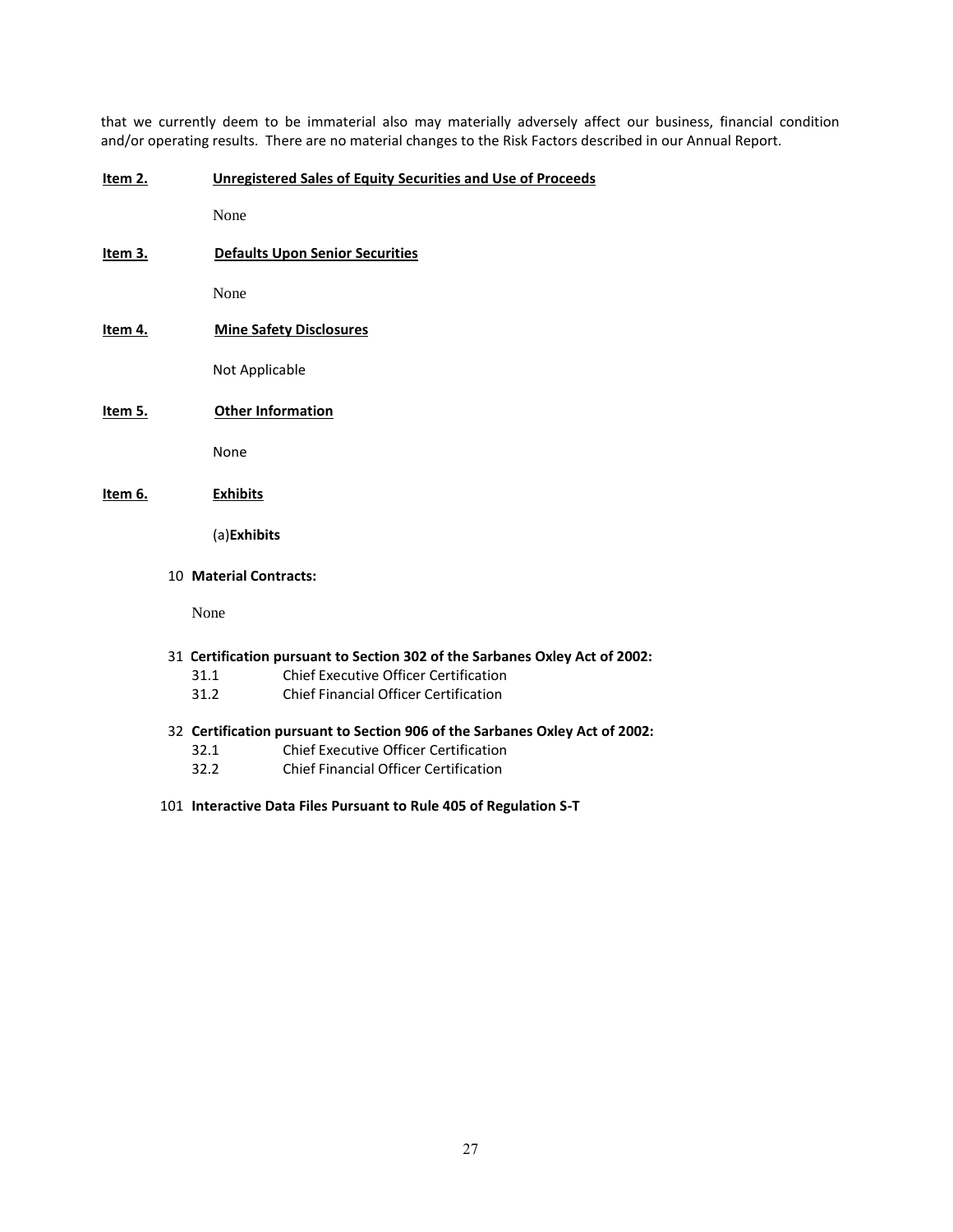# **SIGNATURES**

Pursuant to the requirements of the Securities Exchange Act of 1934, the registrant has duly caused this report to be signed on its behalf by the undersigned, thereunto duly authorized.

DATED: May 15, 2019

# **DATA I/O CORPORATION** (REGISTRANT)

By: //S//Anthony Ambrose Anthony Ambrose President and Chief Executive Officer (Principal Executive Officer and Duly Authorized Officer)

By: //S//Joel S. Hatlen Joel S. Hatlen Vice President and Chief Operating and Financial Officer Secretary and Treasurer (Principal Financial Officer and Duly Authorized Officer)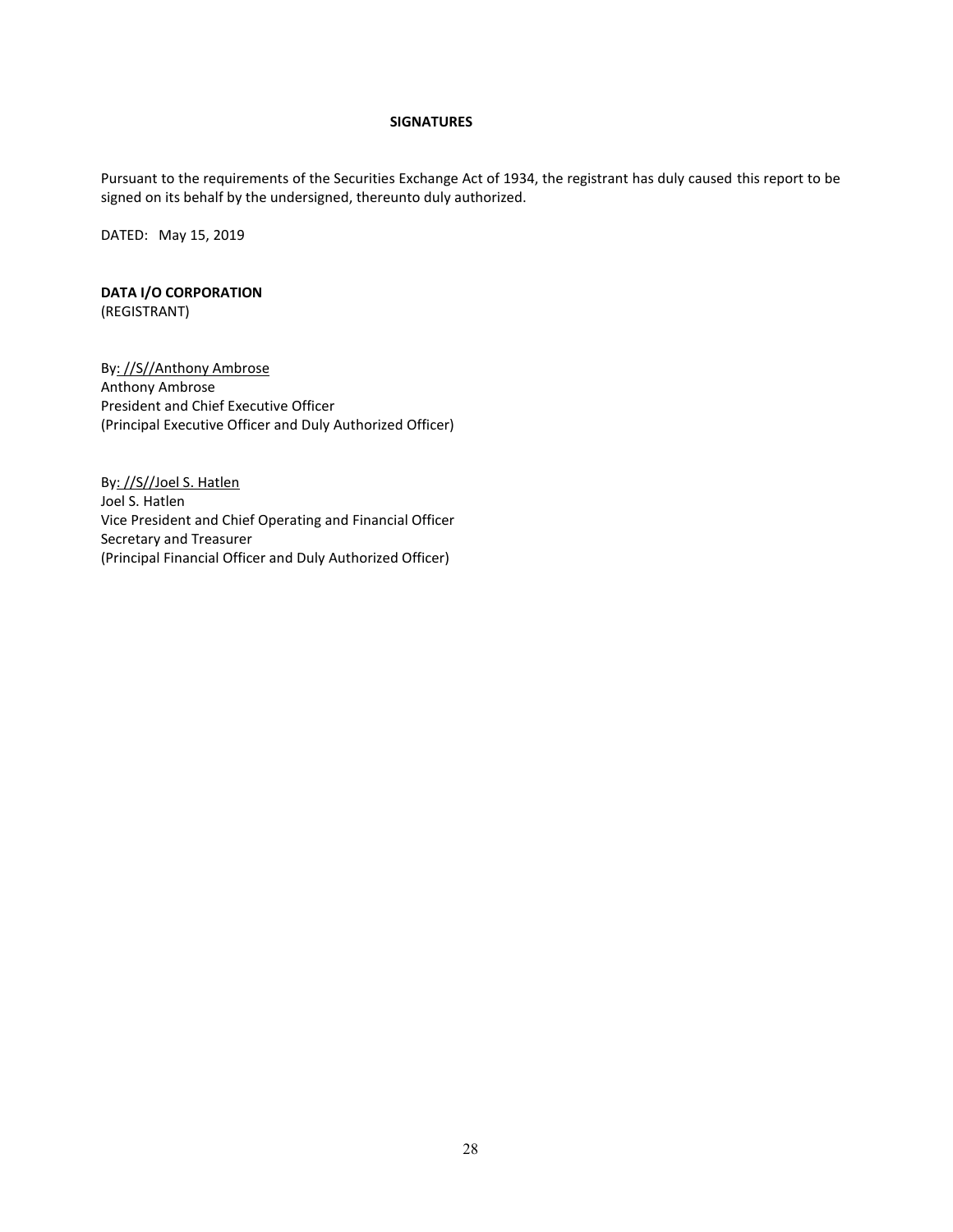### Exhibit 31.1

## CERTIFICATION

I, Anthony Ambrose, certify that:

1) I have reviewed this quarterly report on Form 10-Q of Data I/O Corporation;

2) Based on my knowledge, this report does not contain any untrue statement of material fact or omit to state a material fact necessary to make the statements made, in light of the circumstances under which such statements were made, not misleading with respect to the period covered by this quarterly report;

3) Based on my knowledge, the financial statements, and other financial information included in this quarterly report, fairly present in all material respects the financial condition, results of operations and cash flows of the registrant as of, and for, the periods presented in this quarterly report;

4) The registrant's other certifying officer and I are responsible for establishing and maintaining disclosure controls and procedures (as defined in Exchange Act Rules 13a-15(e) and 15d-15(e)) and internal control over financial reporting (as defined in Exchange Act Rules 13a-15(f) and 15d-15(f)), for the registrant and have:

a) Designed such disclosure controls and procedures, or caused such disclosure controls and procedures to be designed under our supervision, to ensure that material information relating to the registrant, including its consolidated subsidiaries, is made known to us by others within those entities, particularly during the period in which this quarterly report is being prepared;

b) Designed such internal control over financial reporting, or caused such internal control over financial reporting to be designed under our supervision, to provide reasonable assurance regarding the reliability of financial reporting and the preparation of financial statements for external purposes in accordance with generally accepted accounting principles;

c) Evaluated the effectiveness of the registrant's disclosure controls and procedures and presented in this quarterly report our conclusions about the effectiveness of the disclosure controls and procedures, as of the end of the period covered by this quarterly report based on such evaluation; and

d) Disclosed in this quarterly report any change in the registrant's internal control over financial reporting that occurred during the registrant's most recent fiscal quarter (the registrant's fourth fiscal quarter in the case of an annual report) that has materially affected, or is reasonably likely to materially affect, the registrant's internal control over financial reporting; and

5) The registrant's other certifying officer and I have disclosed, based on our most recent evaluation of internal control over financial reporting, to the registrant's auditors and the audit committee of the registrant's board of directors (or persons performing the equivalent functions):

a) All significant deficiencies and material weaknesses in the design or operation of internal control over financial reporting which are reasonably likely to adversely affect the registrant's ability to record, process, summarize and report financial information; and

b) Any fraud, whether or not material, that involves management or other employees who have a significant role in the registrant's internal control over financial reporting.

DATED: May 15, 2019

/s/ Anthony Ambrose Anthony Ambrose Chief Executive Officer (Principal Executive Officer)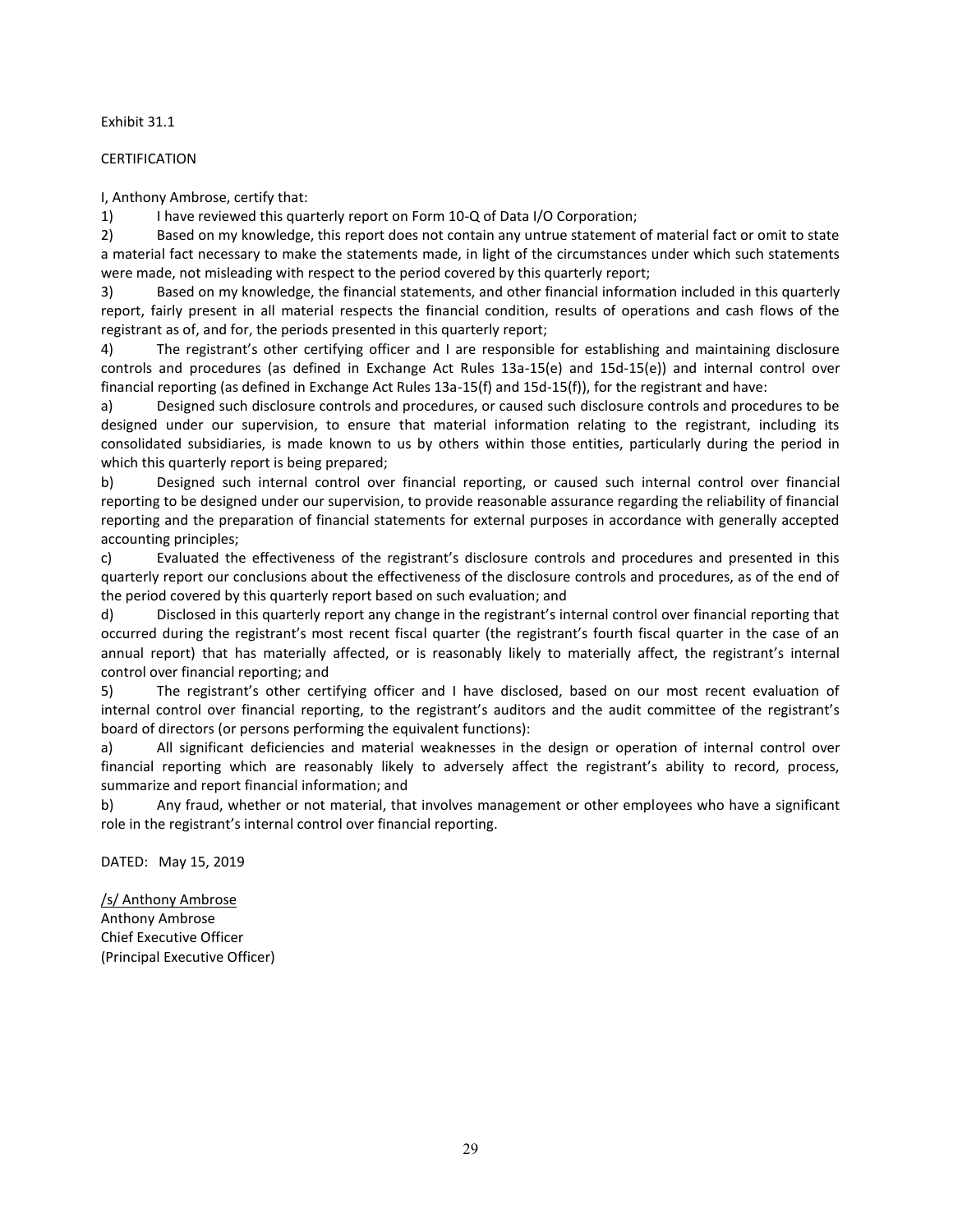### Exhibit 31.2

### CERTIFICATION

I, Joel S. Hatlen, certify that:

1) I have reviewed this quarterly report on Form 10-Q of Data I/O Corporation;

2) Based on my knowledge, this report does not contain any untrue statement of a material fact or omit to state a material fact necessary to make the statements made, in light of the circumstances under which such statements were made, not misleading with respect to the period covered by this quarterly report;

3) Based on my knowledge, the financial statements, and other financial information included in this quarterly report, fairly present in all material respects the financial condition, results of operations and cash flows of the registrant as of, and for, the periods presented in this quarterly report;

4) The registrant's other certifying officer and I are responsible for establishing and maintaining disclosure controls and procedures (as defined in Exchange Act Rules 13a-15(e) and 15d-15(e)) and internal control over financial reporting (as defined in Exchange Act Rules 13a-15(f) and 15d-15(f)), for the registrant and have:

a) Designed such disclosure controls and procedures, or caused such disclosure controls and procedures to be designed under our supervision, to ensure that material information relating to the registrant, including its consolidated subsidiaries, is made known to us by others within those entities, particularly during the period in which this quarterly report is being prepared;

b) Designed such internal control over financial reporting, or caused such internal control over financial reporting to be designed under our supervision, to provide reasonable assurance regarding the reliability of financial reporting and the preparation of financial statements for external purposes in accordance with generally accepted accounting principles;

c) Evaluated the effectiveness of the registrant's disclosure controls and procedures and presented in this quarterly report our conclusions about the effectiveness of the disclosure controls and procedures, as of the end of the period covered by this quarterly report based on such evaluation; and

d) Disclosed in this quarterly report any change in the registrant's internal control over financial reporting that occurred during the registrant's most recent fiscal quarter (the registrant's fourth fiscal quarter in the case of an annual report) that has materially affected, or is reasonably likely to materially affect, the registrant's internal control over financial reporting; and

5) The registrant's other certifying officer and I have disclosed, based on our most recent evaluation of internal control over financial reporting, to the registrant's auditors and the audit committee of the registrant's board of directors (or persons performing the equivalent functions):

a) All significant deficiencies and material weaknesses in the design or operation of internal control over financial reporting which are reasonably likely to adversely affect the registrant's ability to record, process, summarize and report financial information; and

b) Any fraud, whether or not material, that involves management or other employees who have a significant role in the registrant's internal control over financial reporting.

DATED: May 15, 2019

/s/ Joel S. Hatlen Joel S. Hatlen Chief Financial Officer (Principal Financial Officer)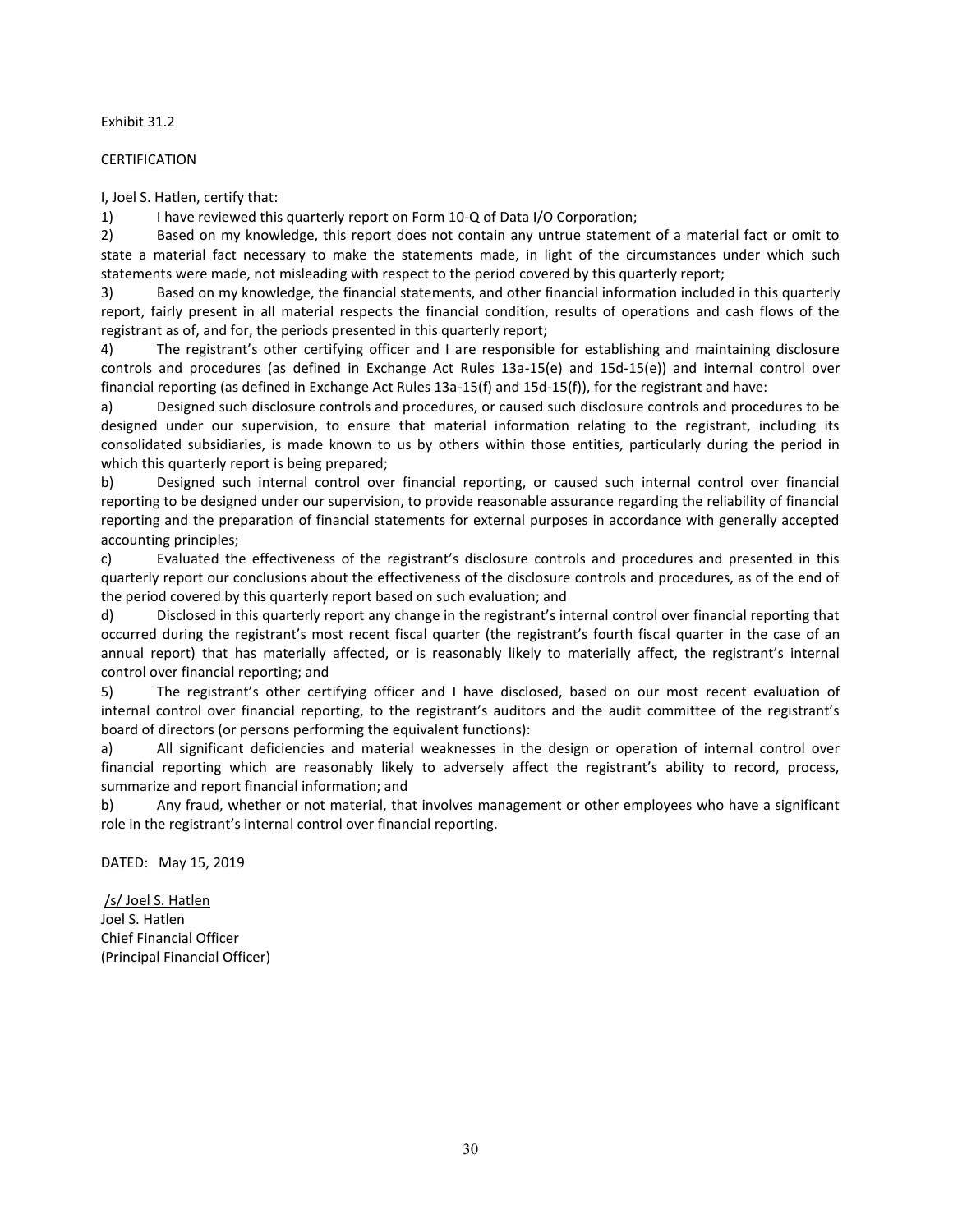Exhibit 32.1

Certification by Chief Executive Officer Pursuant to 18 U.S.C. Section 1350 As Adopted Pursuant to Section 906 of the Sarbanes-Oxley Act of 2002

In connection with the quarterly report of Data I/O Corporation (the "Company") on Form 10-Q for the period ended March 31, 2019 as filed with the Securities and Exchange Commission on the date hereof (the "Report"), I, Anthony Ambrose, Chief Executive Officer of the Company, certify, pursuant to 18 U.S.C. Section 1350, as adopted pursuant to Section 906 of the Sarbanes-Oxley Act of 2002, that:

(1) The Report fully complies with the requirements of Section 13(a) or 15(d) of the Securities Exchange Act of 1934 as amended; and

(2) The information contained in the Report fairly presents, in all material respects, the financial condition and results of operations of the Company.

/s/ Anthony Ambrose Anthony Ambrose Chief Executive Officer (Principal Executive Officer) May 15, 2019